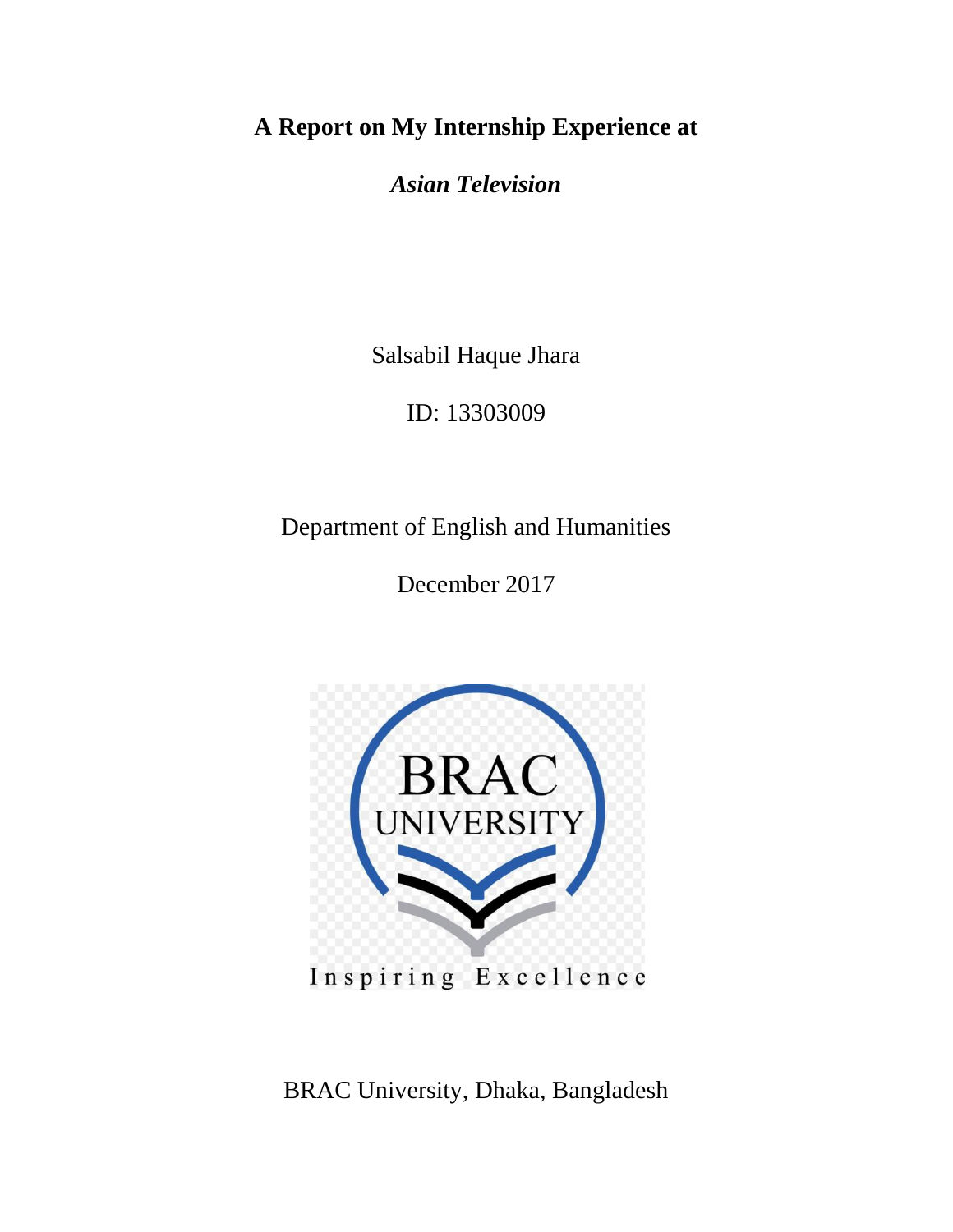## **A Report on My Internship Experience at**

*Asian Television*

A Report Submitted to the

Department of English and Humanities

Of

BRAC University

By

Salsabil Haque Jhara

ID: 13303009

In the Partial Fulfillment for the Requirements

Of the Degree of

Bachelor of Arts in English

December 2017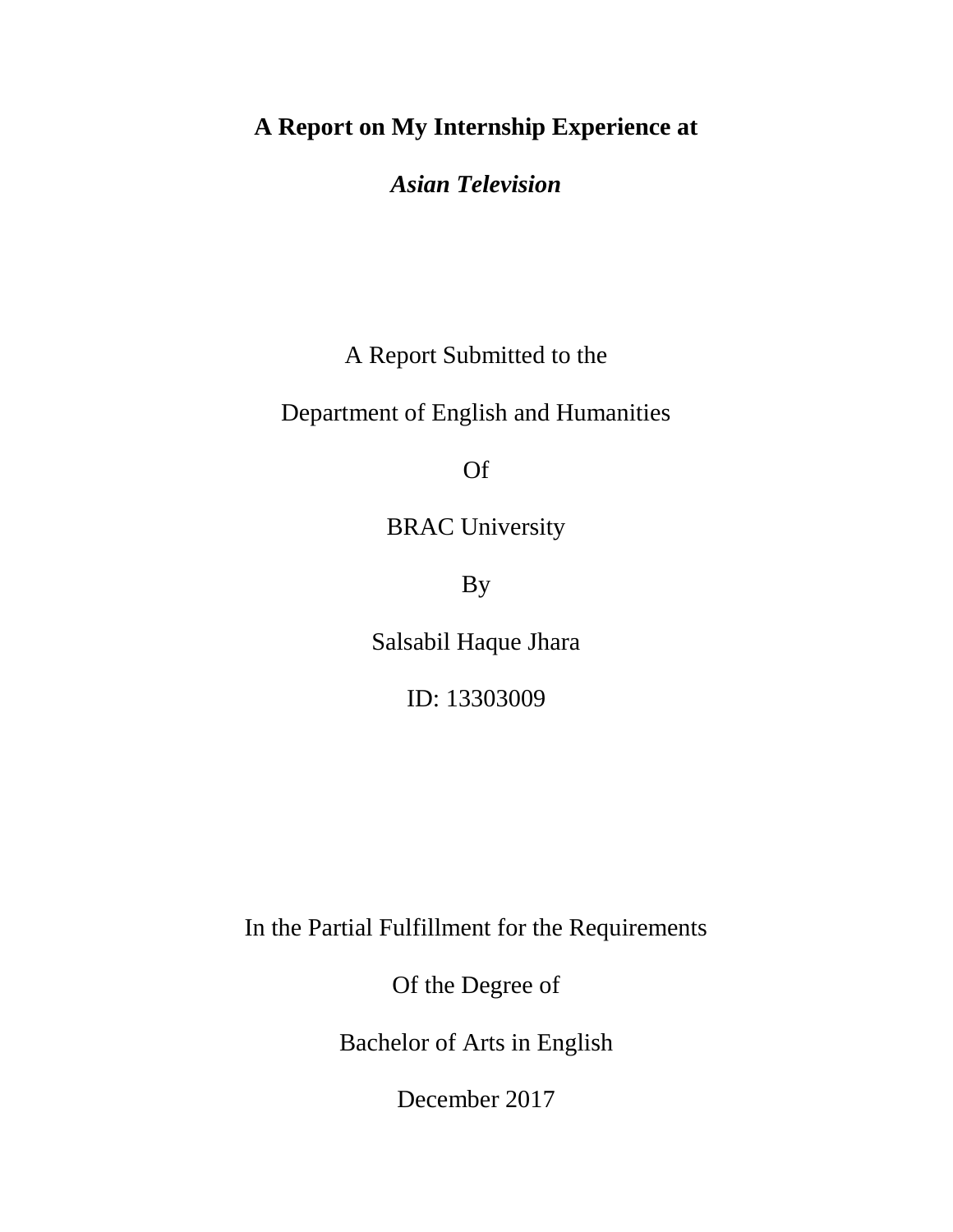#### Acknowledgment

At first, with a grateful heart I would like to thank my parents for giving me the best life I could ever dream of. Without their support and blessings, I would never be able to come this far. I am also very thankful to them for getting me admitted to BRAC University, which is one of the top universities in Bangladesh. It was an honor for me to gain knowledge from this renowned educational institution. Besides, I would like to give my heartiest thanks to the Department of English and Humanities (ENH), and I am very grateful to all the faculty members for giving me proper guidance during my undergraduate career.

It is my pleasure to thank my supervisor, Ms. Lubaba Sanjana for her dedication, hard work, and help during and after my internship. I am very lucky to have a very helpful faculty like her as my internship supervisor. Without her effective direction, encouragement and generous support, I could not possibly have completed my internship.

Moreover, I am grateful to Asian Television, for providing me the opportunity to be an intern in their office so that I could gain practical experience. I want to thank the entire family of the Asian Television Newsroom for their unforgettable support during my internship period. I would like to thank Mr. Mazharul Amin, newsroom editor of Asian Television for helping me find an opportunity and get me involved with Asian Television, so that I could do my internship there. Finally, special thank goes to my on-site supervisor, Mr. Moksudul Ahmed Raju, Senior News Editor of Asian Television Newsroom, for assisting me during my internship. I would also like to thank my colleagues and all the members of Asian Television Newsroom for their generous support.

## Salsabil Haque Jhara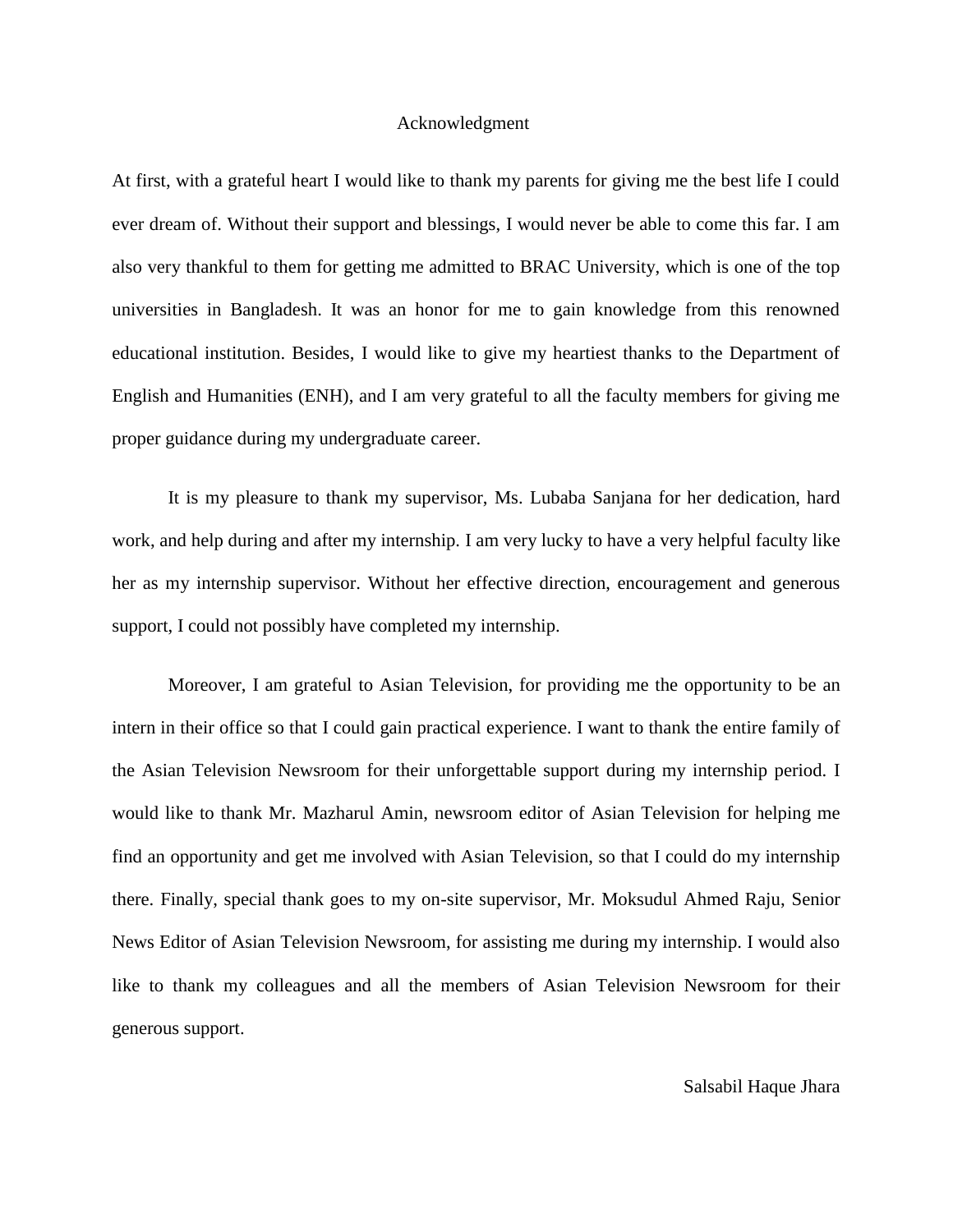## **Table of Contents**

| 1.1. Why I chose Media and Cultural Studies as my area of concentration1          |  |
|-----------------------------------------------------------------------------------|--|
|                                                                                   |  |
|                                                                                   |  |
|                                                                                   |  |
|                                                                                   |  |
|                                                                                   |  |
|                                                                                   |  |
| Chapter Three: Elaboration of Technical Terminologies used in Audiovisual Media11 |  |
|                                                                                   |  |
|                                                                                   |  |
|                                                                                   |  |
|                                                                                   |  |
|                                                                                   |  |
|                                                                                   |  |
|                                                                                   |  |
|                                                                                   |  |
|                                                                                   |  |
|                                                                                   |  |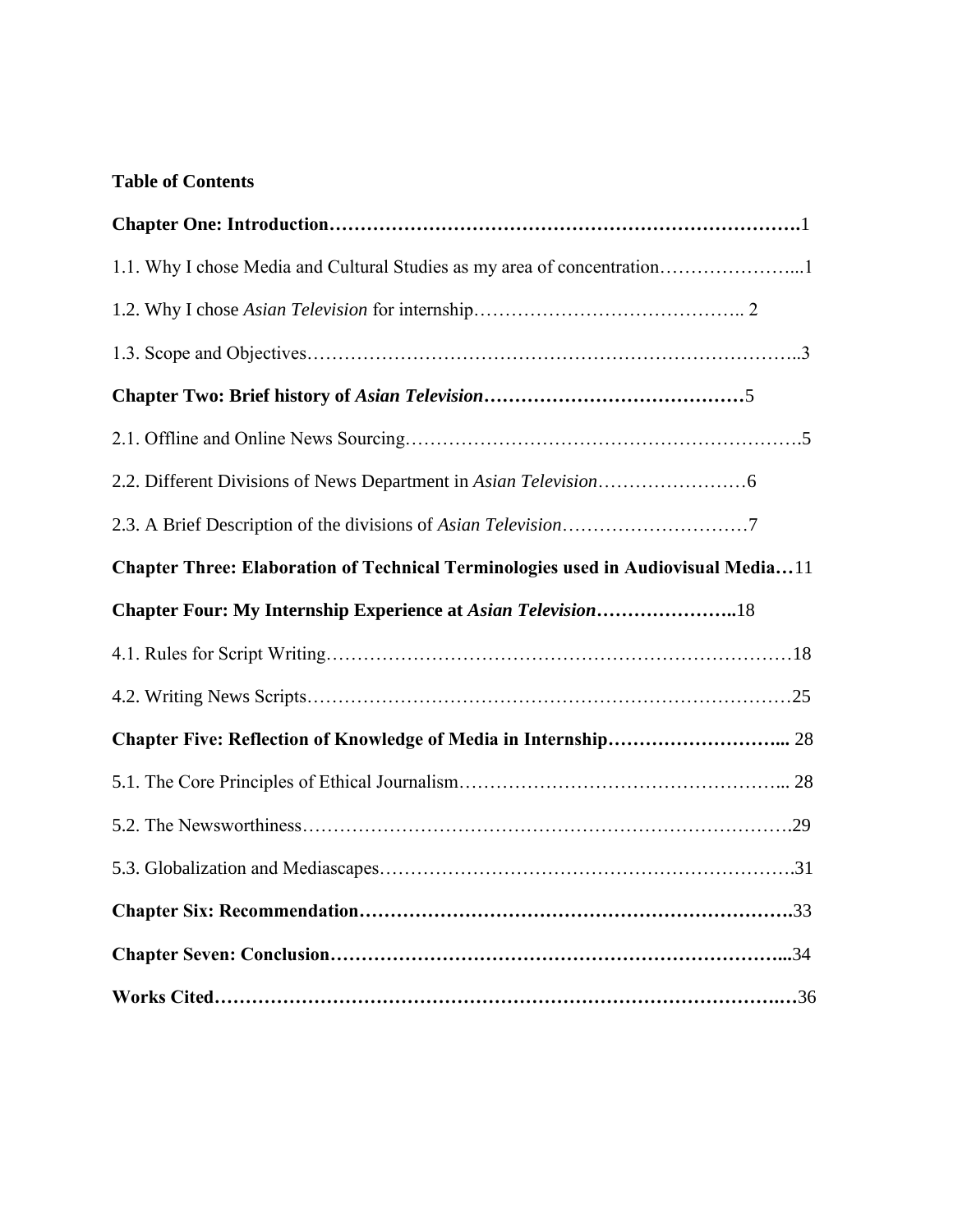#### **Chapter One: Introduction**

The world has become a global village under the umbrella term of "Globalization". The era we are living in is the era of electronic gadgets and information technologies. Due to massive globalization, the world has come closer through the exchange of information by means of mass communication. In addition, specialist, leaders and the intellectuals around the whole world decided to let people know about the global affairs which later gave birth to journalism and media. There are various kinds of media around us. From them, we the masses mainly rely on five types of media; they are- print media, audiovisual media, radio, telecommunication media, and the internet. We can say media and its usage is changing with the flow of globalization. These medias give us the latest and up-to-date news of our regions as well as news from other countries of the world.

## **1.1. Why did I choose Media and Cultural Studies as my major area of Concentration:**

From my childhood, I was highly fascinated by the people who spoke nicely. This fascination came because of my teachers and mostly from the television media. I used to watch people very eagerly who spoke in accurate language. I watched Bangla dramas in television and observed my teachers in school so that I can learn to speak nicely. I even watched some of the stage dramas organized by the theatre of Jahangirnagar University. From that moment, I wished to become a teacher or an actor or a Presenter so that people can see me talking nicely in classroom or on TV. Later, I indulged myself in the area of science as my parents wanted me to be an engineer. But because of bad result, I did not get chance to study engineering and later on I decided to study in English, mainly in the area of ELT (English Language Teaching) and Media together. I got admitted in the English and Humanities (ENH) Department at BRAC University.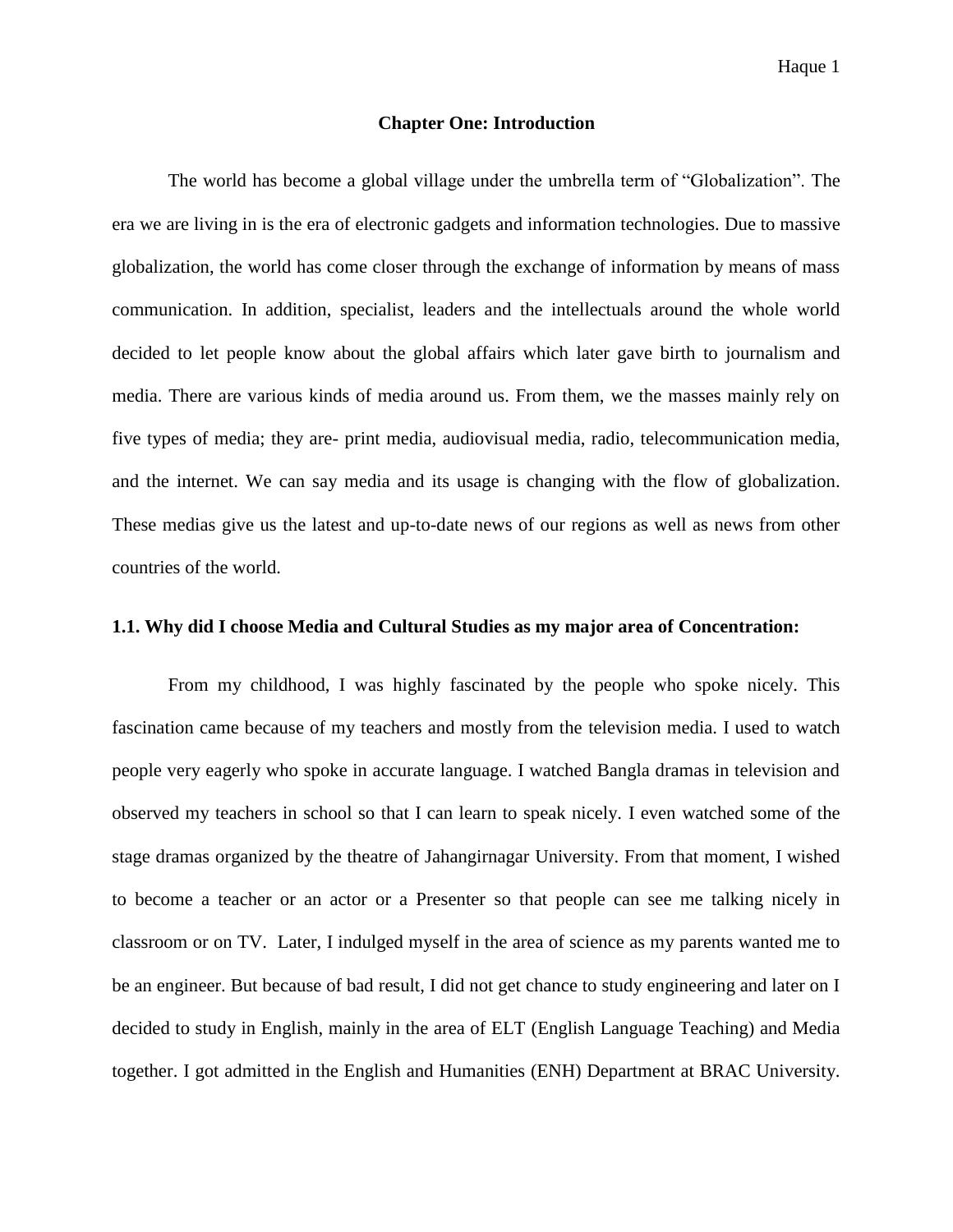To be honest, it was only my decision to study English. I came across the subjects like ENG 114: Introduction to English Drama and ENG 217: Shakespeare. These two subjects re-engaged me with the passion of media and acting, but acting in the family and festive functions is a lot more different than acting on stage or on the television. After taking ENG 114 and ENG 217, I shut down my box of imagination as an actor, and prepared myself to face the world of literary theories as other courses that I took did not deal with media studies. After completing 30 credits, I had to choose a major area of concentration for my undergraduate program. Before I selected my concentration, I consulted my seniors and heard about the combined concentration in both ELT and Media and Cultural Studies. From my childhood, I was very attentive towards theoretical studies though I preferred more practical and first-hand type of learning systems. With Media and Cultural Studies as my area of concentration, I found so many interesting things to learn. The courses under this concentration are based on practical knowledge, and have a lot of first-hand tasks. I learnt many useful things from the courses offered under this concentration area. In addition, the subjects like ENG 401: Editing, ENG 404: English for the Print Media, and ENG 440: Copywriting kept my lost dream alive. I learnt mostly about the print media, but it gave me the motivation to give myself one more chance. It may not be the audiovisual media, but I thought I still can work in the media sector along with the hope to be a teacher. So, I decided that ELT and Media and Cultural Studies were the best combined area of concentration for me to complete my undergraduate program at the ENH Department in BRAC University.

#### **1.2. Why did I choose Asian Television for internship:**

Once I finished the required 90 credits for being eligible to start ENG 466: Dissertation, I was required to do an internship either in ELT or in print media or the audiovisual media sector. So, I started to think about where I can get the opportunity to do my internship. Doing an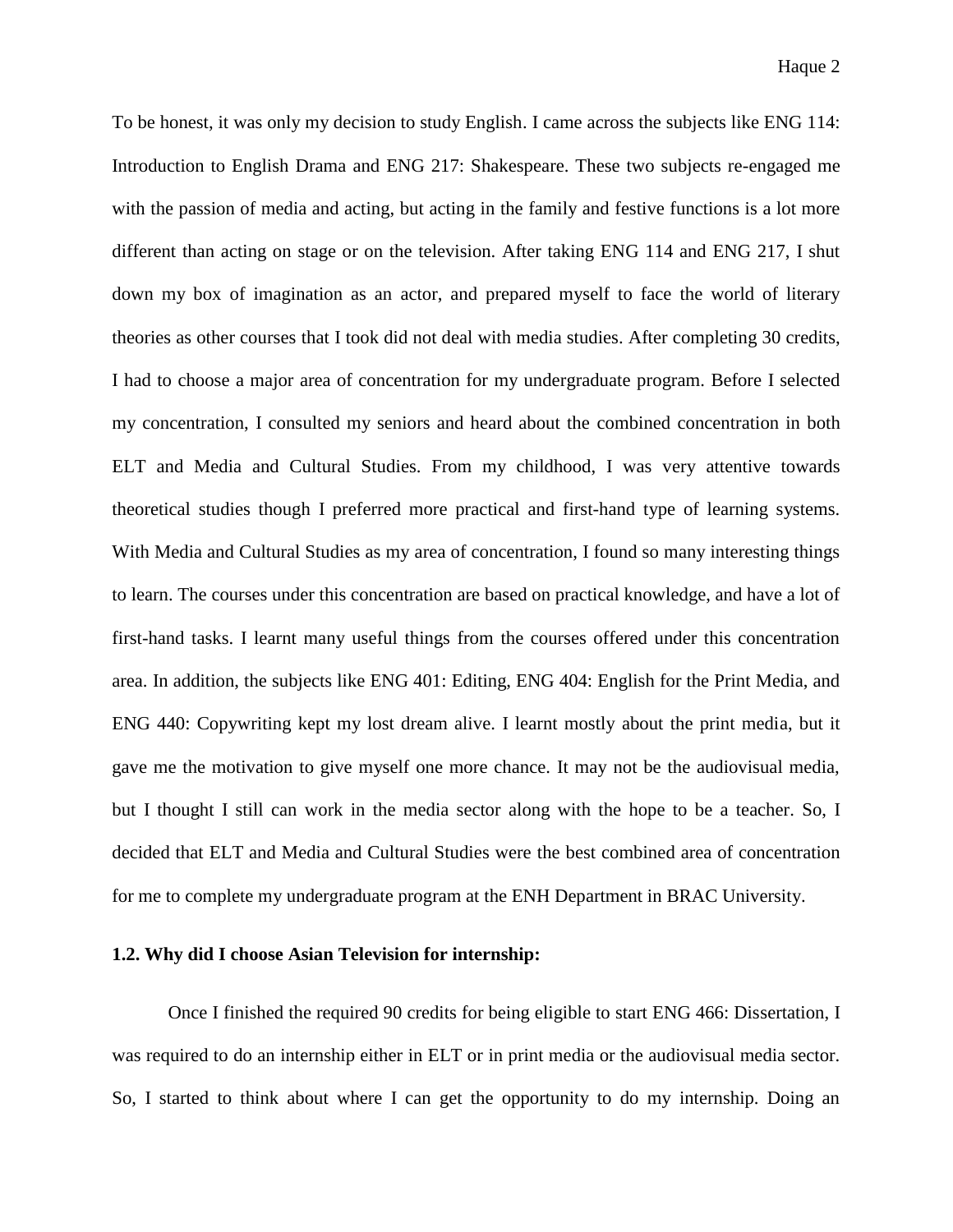internship was not only required for my undergraduate program, but I knew it would also help me later when I will look for jobs. That is why I had to look for a well-known media related organization to do my internship. As a student of Media and Cultural Studies concentration, I had the freedom to choose my desired organization from the fields of print media, audiovisual media, or advertisement firms. At first, I gave an interview in The New Age newspaper and I was selected but I thought to do my internship in broadcast media, not in print media. Fortunately, I have a relative who is a Newsroom editor and also a very good journalist in Asian TV. So, I contacted him and told him about my internship. He then assured me not to worry. A few days later, he called me and told me to meet him with my resume and a forwarding letter from my University. Then I issued an official forwarding letter from the OCSAR of BRAC University and met the NCO of Asian Television. It was a short casual interview, and then he asked me to write a headline of a news from internet and also asked me to translate a short English article into Bengali. When I finished writing the headline and translating, he offered me to work at the both National and International News Desk as an intern, because I was from the English Department. So, finally I was assigned to do my internship at the National and International News Desk at Asian Television for 12 weeks from 7th May to 31st July 2017. As my on-site supervisor had to do his job as a Senior News Editor there, he instructed me to show my work to the Newsroom Editors of the National and International News Desk and get their advice.

#### **1.3. Scope and Objectives:**

During my internship period, my focus was on broadcast journalism, but within twelve weeks time nobody can fully acquire all the knowledge that a broadcast journalist has. With hard work and long working experience, a journalist forges himself/herself as a soldier of truth. After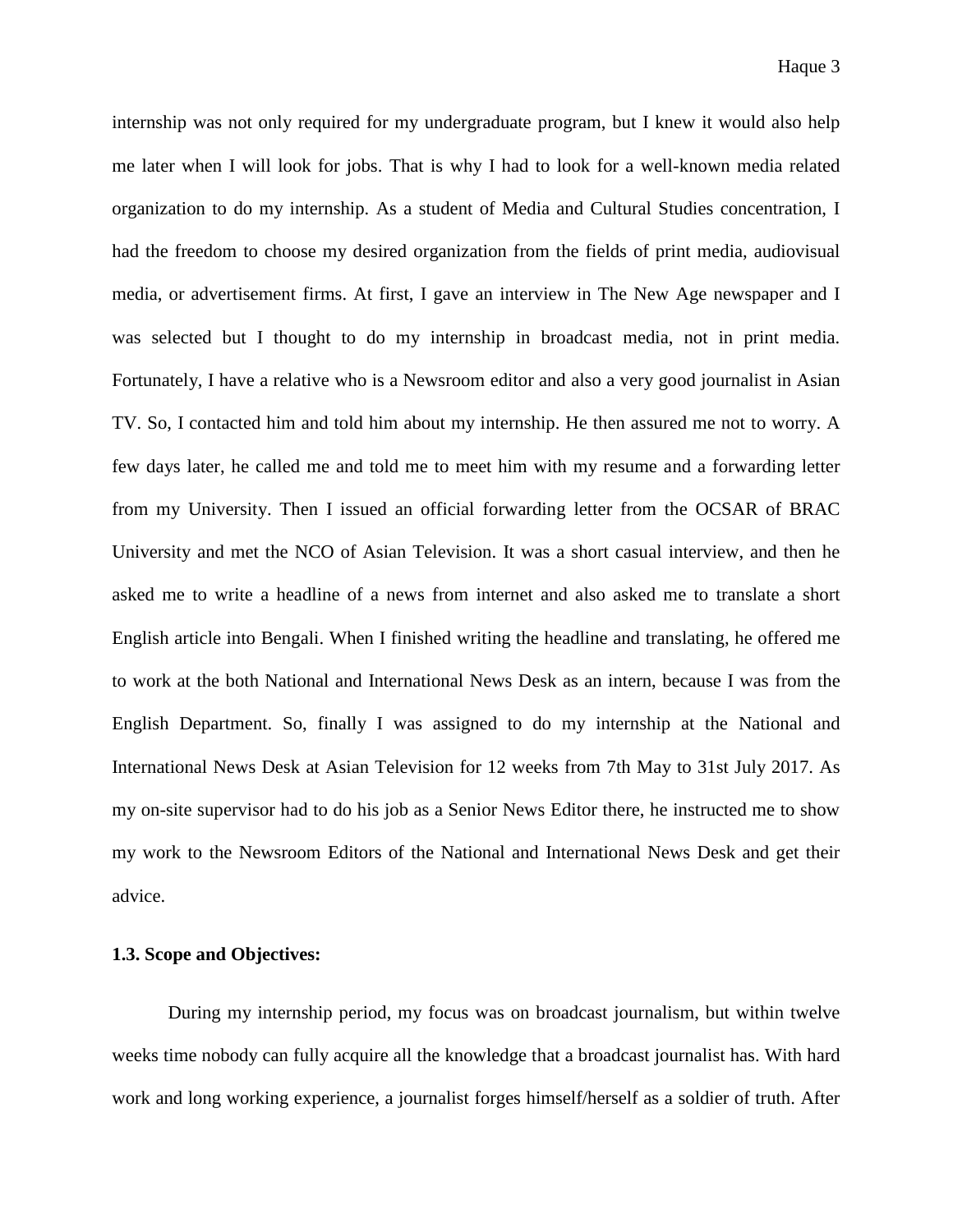completing my three-month internship, I may not become a full-fledged journalist, but I gathered the knowledge of how a broadcast media organization works. To an extent, I must say that I have achieved my internship goals which were to intern in a broadcast channel, use knowledge of news script writing, editing, summarizing, providing accurate news, etc. When I remember my three months of internship, I see it as a well-organized experience of my life which I will help me to develop my career as a broadcast journalist in the future. The courses offered by the department built my confidence to work in the world of media. The lessons of the four courses under the Media and Cultural Studies concentration helped me to have primary knowledge about journalism and motivated me to work with ease in the media sector. These four courses are: ENG 333: Globalization and Media, ENG 401: Editing, ENG 404: English for the Print Media and ENG 440: Copywriting. These courses are particularly designed for media students by the ENH Department. During my internship, I tried to use all the knowledge I gained in my undergraduate media courses, and I tried to obey the instructions of my supervisors from both the ENH Department of BRAC University, and the News Desk of Asian Television office.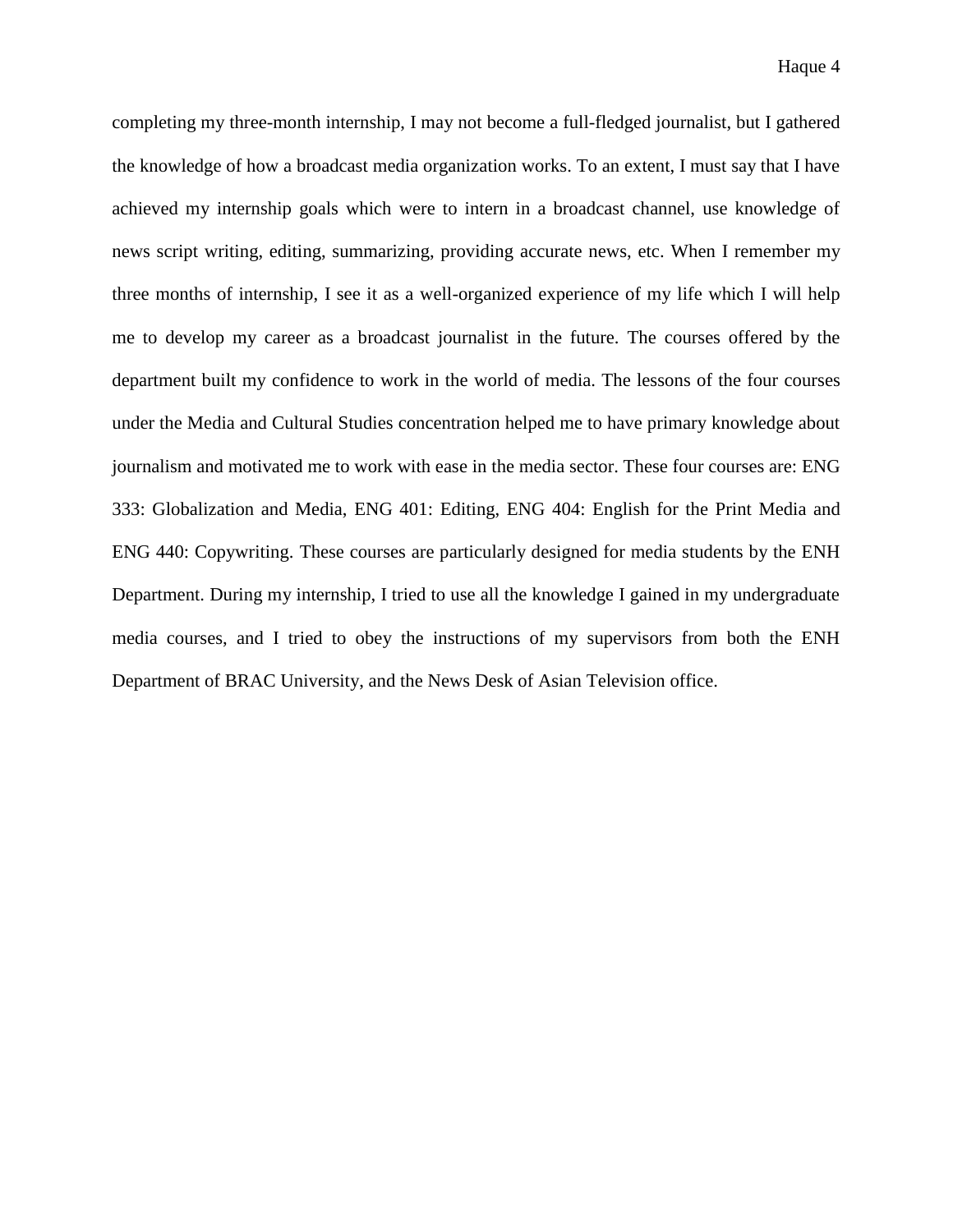#### **Chapter Two: Brief history of Asian Television**

Asian Television is one of the most renowned satellite based broadcasting media of Bangladesh. It is not only a news channel, but also airs different types of dramas, shows and Bengali cinemas. This channel was launched on 2013. The office of this TV channel is located at Niketon, Gulshan, Dhaka, Bangladesh. Asian Television mainly is an entertainment channel, but it also airs Bengali news about both national and international issues. Asian Television also telecasts other kinds of programs, including news, talk shows, health shows, agricultural shows, education related programs, and many entertaining things. The members and staff of this channel believe in ethical journalism. This channel presents non-biased and accurate news to its viewers. The channel is now keeping pace with the modern generations by broadcasting its programs and news updates through YouTube and Facebook. Asian Television tries to provide only healthy, true, and informative news and programs. Picture format of this channel is SDTV and HDTV. Its satellite frequency is Apstar 2R, 4009 MHz C-Band.

## **2.1. Offline and Online News Sourcing:**

The word "NEWS" is an abbreviation of the four main directions, "North East West South". News is a non-tangible element which is part of the information processing system. Due to modernization, the news became a key part of today"s world. Now-a-days, news can be gathered by both offline and online sources. Collecting news from offline sources is the traditional way of gathering news. For that a journalist or a reporter has to walk or travel to the place where the incident happened. Sometimes, it becomes a very difficult process when the place where the incident occurs is very far from the news agency or the broadcasting office. That is why online sourcing comes to use for the news organizations. When the news agency or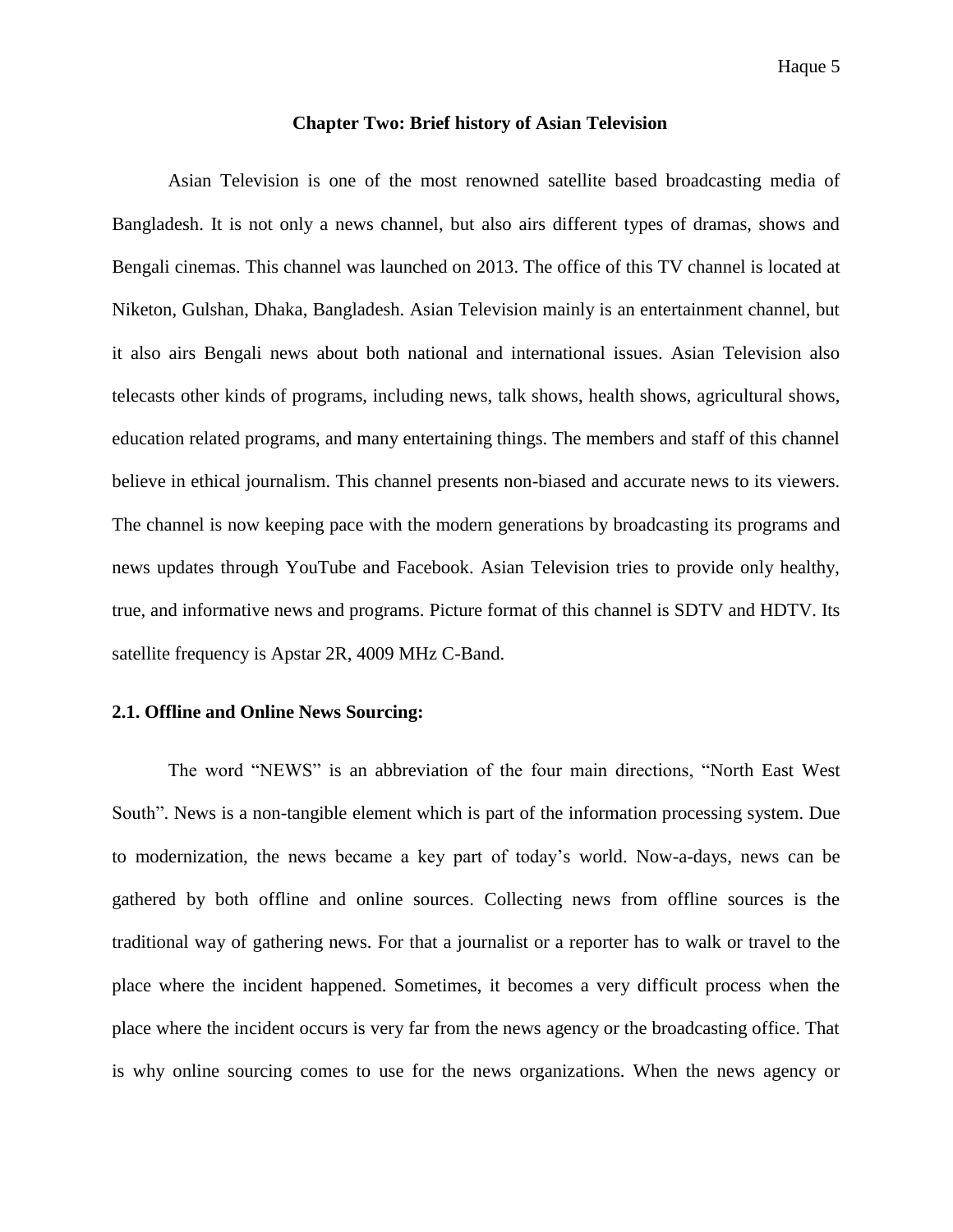organization cannot send their journalists to the spot of the incident, they collect news via internet and phone calls which save money and physical efforts. Sometimes, depending on online news sources can become harmful for the news organizations. Now-a-days, everyone is acting as a journalist by opening their own news websites and practicing Yellow Journalism. Yellow Journalism means publishing unethical news without proper permission/citation. Collecting and broadcasting news items from these sources can give birth to many legal difficulties. So, when it is not good to rely on online news sourcing, I think it is good to go with the traditional ways. Therefore, the Country Desk of Asian Television collects its news mostly from on-field reporters and news correspondents. The scene of the International Desk is different from the Country Desk. The International Desk does not have reporters abroad. That"s why the International Desk only relies on the news provided by the authentic sources and international news organizations such as Reuters, Associated Press Television Network (APTN), etc. The Sports Desk uses the same protocol for collecting news about the sports events happening in foreign grounds, but the sports events happening on home ground are collected by the reporters. When I interned at the News Desk, I was instructed to browse the most significant websites. In Asian Television office, the most reliable foreign news websites are: British Broadcasting Corporation (BBC), Cable News Network (CNN), Al-Jazeera, Reuters, Ananda Bazaar and New Delhi Television (NDTV). Most of the video footages regarding the foreign issues are provided by the APTN with monthly subscriptions. The newsroom also follows Bangladeshi online news portals of Bdnews24, Daily Star, and Prothom Alo.

#### **2.2. Different Divisions of News Department in Asian Television:**

Asian Television only airs in Bengali language for the understanding of the masses. There are mainly two divisions in Asian news department. They are: 1. The Newsroom and 2.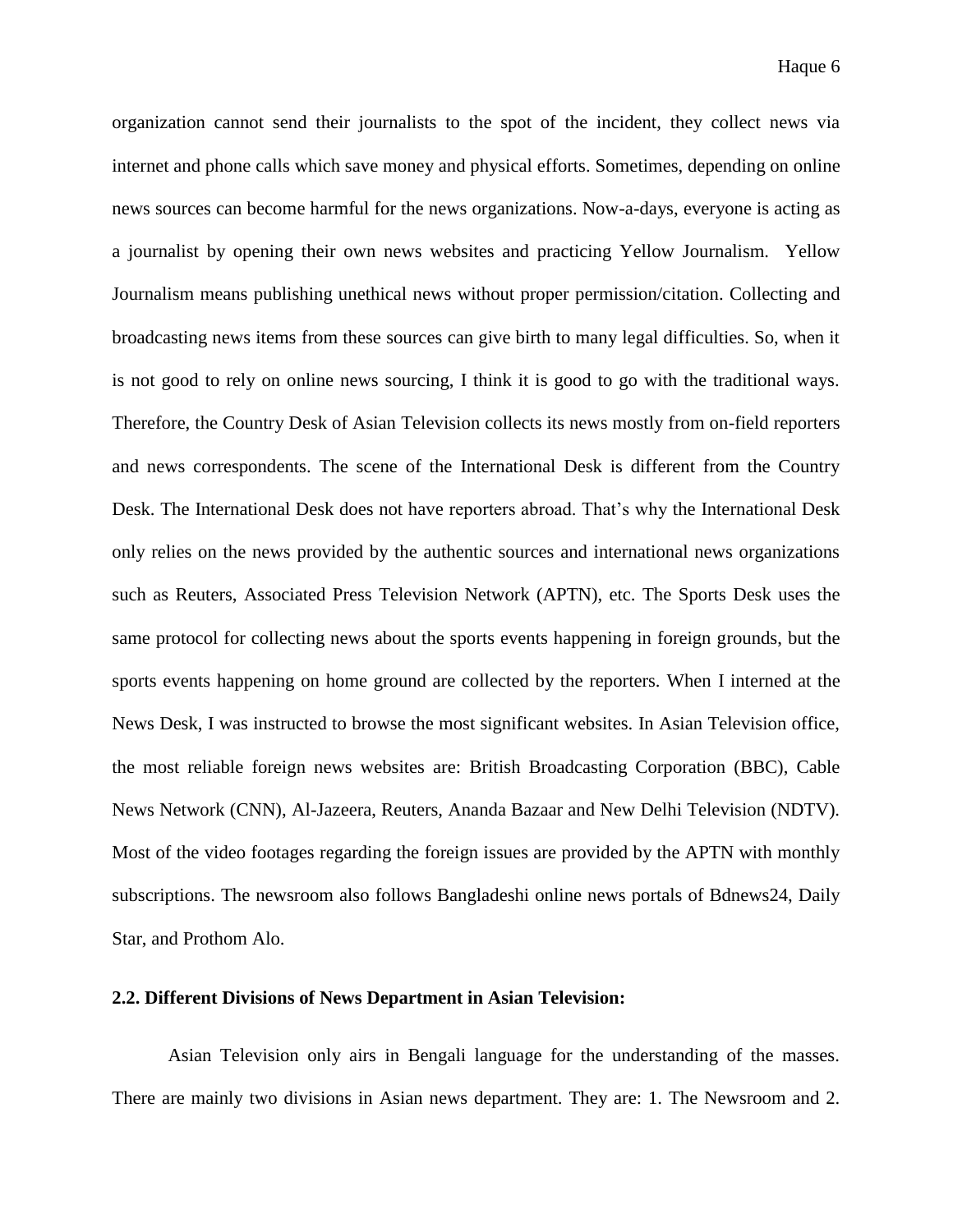The News Production Unit. Under the Newsroom Department, there are four news desks which are known as: 1. Reporting Desk, 2. Country Desk, 3. International Desk and 4. Sports Desk. The Reporting Desk consists of experienced field reporters who go to the fields and places physically to collect news and interviews. The other three desks do not have active field reporters, but consist of experienced Newsroom Editors who collect news via telephone calls and e-mails from the local and zonal news correspondents. All working members of these four desks have to report to their higher authority after writing any news item. The Newsroom Department of Asian Television is mainly governed by five members who have high designations at Asian Television. It is run by a committee of a Head of News, a News Advisor and three News Editors. Under the supervision of the News Editors, there are twenty-six reporters in the Reporting Desk, six Newsroom Editors in the Country Desk, and four Newsroom Editors in both the International Desk and the Sports Desk. The news presenters and the camerapersons are also part of the newsroom. On the other hand, the News Production Unit of Asian Television deals only with the Post-news writing and gathering part. It consists of a Senior Executive Producer, a Head of Production, ten Video Editors, twelve News Producers and seven Graphics Designers.

#### **2.3. A Brief Description of the divisions of Asian Television:**

The Newsroom and the News Production Unit are two separate divisions of Asian Television"s news department. Each department has separate duties. Now, I am going to explain these two divisions based on their activities:

#### **A. The Newsroom:**

The newsroom is the largest and busiest part of the office. The Newsroom ofAsian Television office is a well decorated and resourceful division with an adequate number of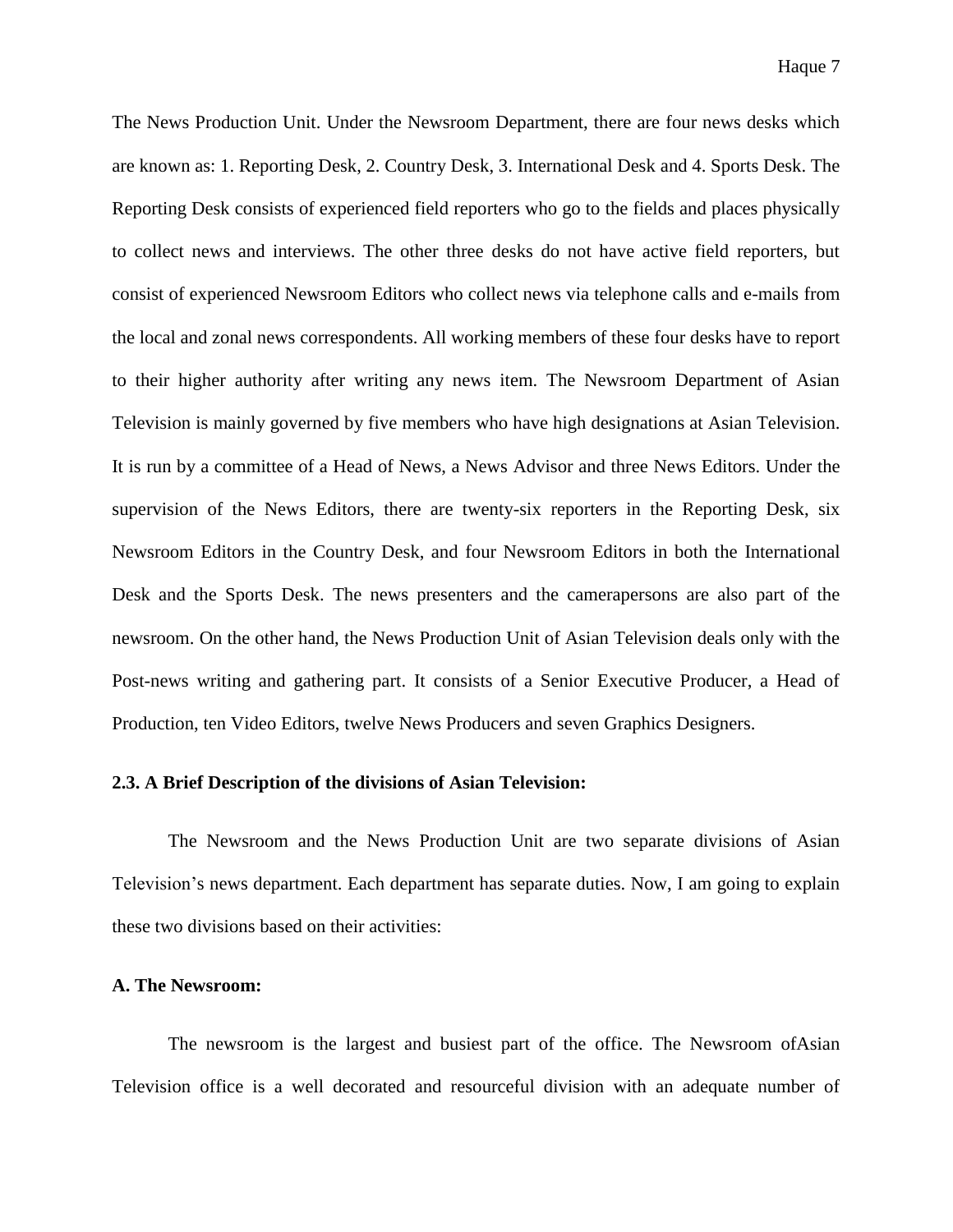computers and news servers. It also has a large studio from where the presenters present the news items. As I mentioned earlier, the Newsroom is divided into four desks. The Country Desk is the most important of all. The Country Desk deals with the news within the borders of Bangladesh. Basically, the newsroom editors at this desk work on the important news of our country daily by collecting news from the zonal correspondents. The contents and subjects of Country Desk include crimes, politics, regional developments, national issues and problems, peoples" opinions about the development of our country, and several incidents which take place in Bangladesh. The reporters of the Reporting Desk work in a similar manner as the Country Desk, but the reporters at the Reporting Desk are more active. They frequently travel to important places of Bangladesh like the Parliament, the Press Clubs, the High Court and the Supreme Court etc. to gather news and interviews from important people of our country. The International Desk deals with the major incidents of foreign countries. Finally, the Sports Desk only deals with the sports related news from both inside and outside the boundaries of our country. There is no culture, entertainment, and business-related news desks in the Asian Newsroom. These issues are highlighted by the different shows of Asian Television channel. These shows are part of Asian"s EntertainmentProgram Unit, but not the Newsroom. The newsroom members write the news, which is read by the news presenters from the prompter monitor in front of them. This way, the news presenter does not have to memorize the news script while presenting it in front of the camera.

#### **B. The News Production Unit:**

The News Production Unit is also accountable to the Head of News and the News Advisor, just like the Newsroom, but this room is supervised by the Senior Executive Producer and the Head of the Production. The Senior Executive Producer makes work schedules for the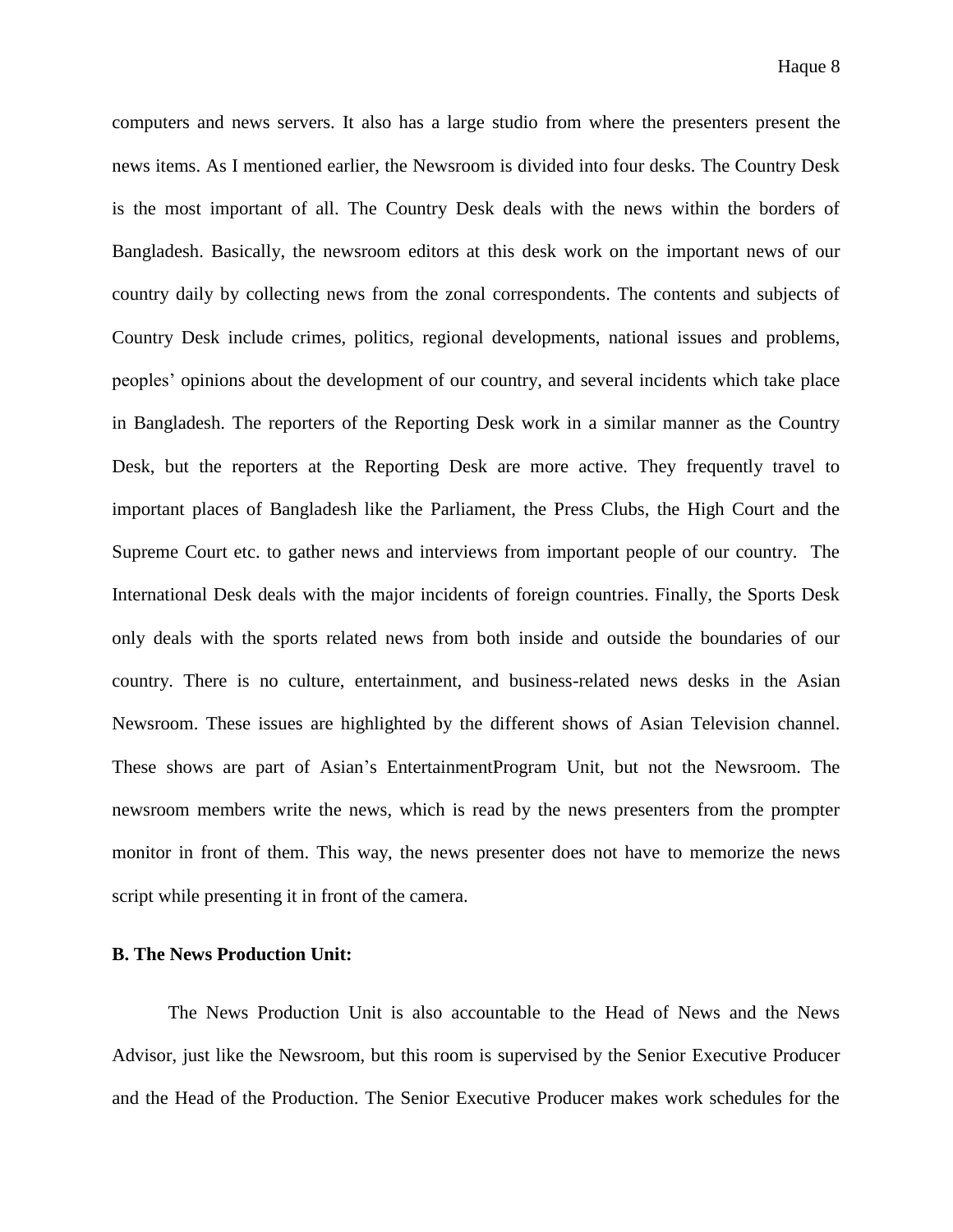News Producers and the Graphics Designers. In addition, the Head of Production checks all the news items before giving approval to air the news items. This unit is divided into two parts. These are:

#### **a) The Panel Room:**

 The Panel Room works as the Sound Recording Room, the GFX Room, the News Editing Room, the Parliamentary Sessions and Sports Recording Room, and the archive of the Asian Television"s News Department. The Panel Room is also called the Panel. The Panel Room of Asian Television is soundproofed so that outside noises cannot hamper the voice recording. After writing a news script, a reporter or a newsroom editor must provide video footages; sometimes his/her own voice and many other things like Graphics (GFX), animations, etc. The panel is the place where all these necessary things are added into the news items, and then the news items are sent to the Production Room to be telecast.

#### **b) The Production Room:**

 The Production Room is also referred to as the Production Control Room (PCR). The PCR is one of the most important parts of any broadcast news media organization. After finishing all the writing, video editing and voice adding, a complete news item is forwarded to this room. The on-duty News Producer organizes the news items according to the chronological orders given by the News Editors. When the news item is finalized for transmission, the News Producer airs it on the TV screen, with attached footages and GFXs. The script of the news items is not broadcast for the viewers, but the News Producer airs the news script in a separate prompter monitor which is hidden from the television viewers. However, the news presenter can read the news from the monitor clearly in front of his/her eyes. During my Internship, I got the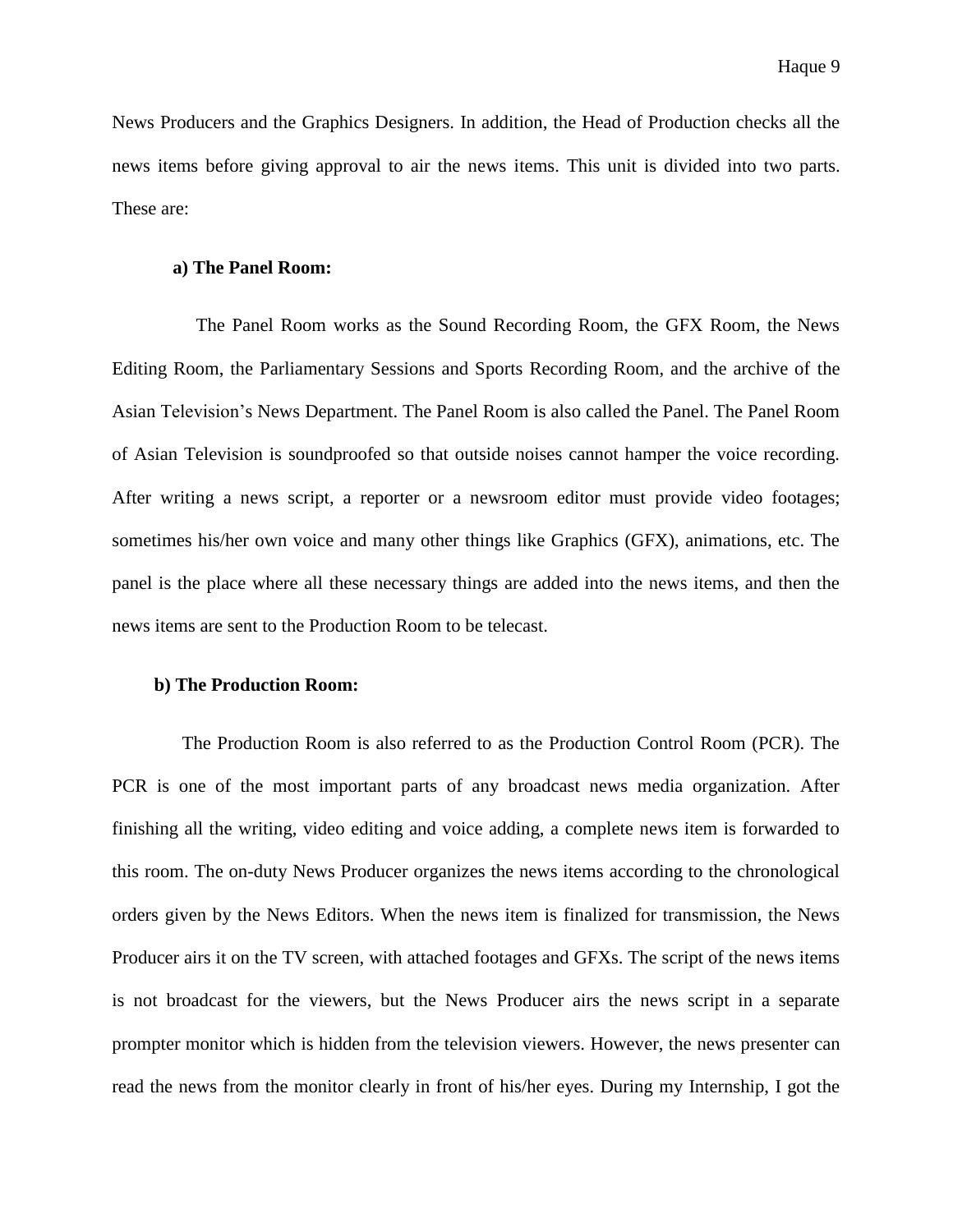opportunity to see the work within the PCR when I got the authorization from the Head of Production. The lights inside the PCR are always dim, so that the news producers can focus on their work.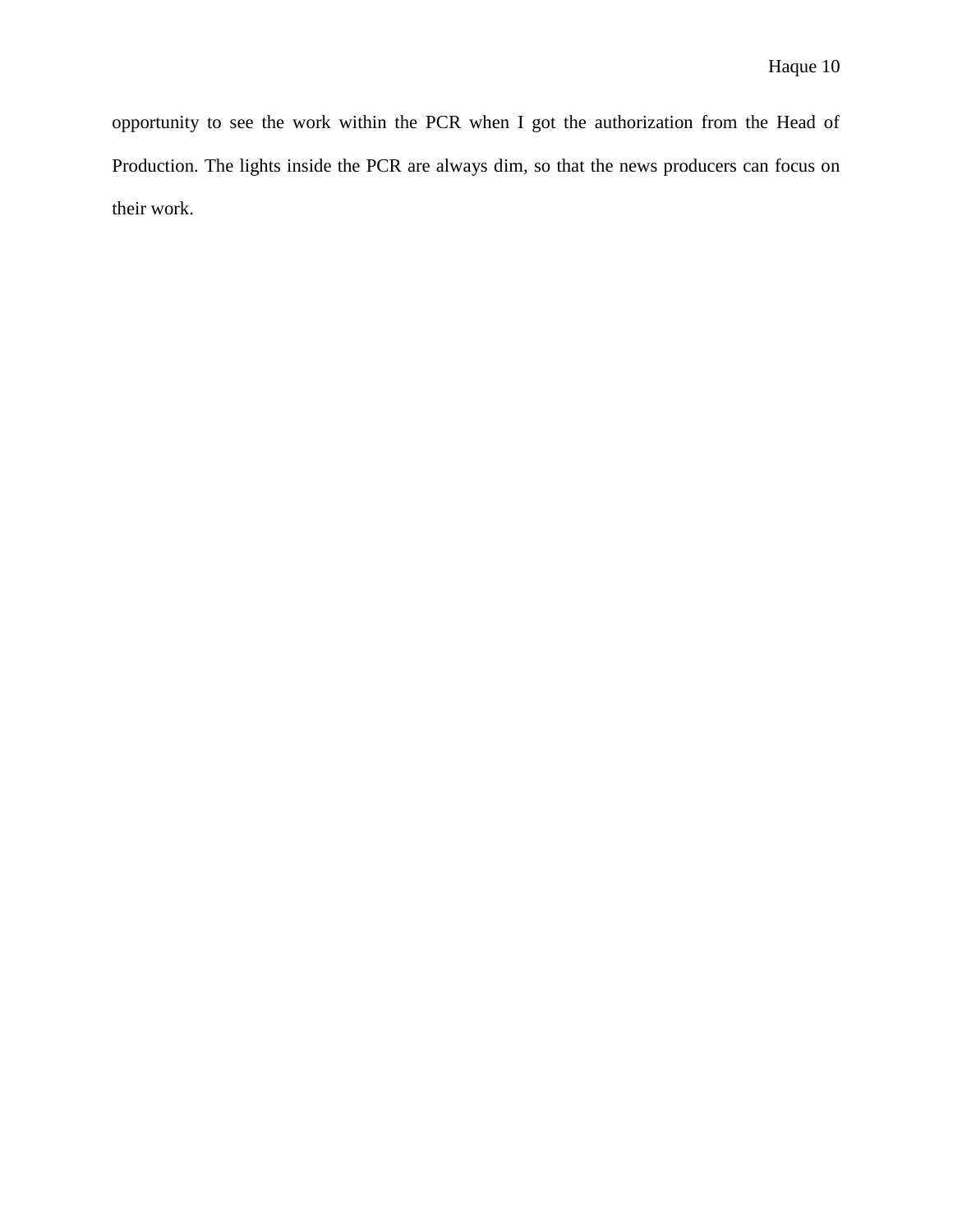#### **Chapter Three: Elaboration of Technical Terminologies used in Audiovisual Media**

In every occupational sector, there are some sets of terminologies used by the employees, which cannot be understood by the normal people. For example, in the medical sector the doctors and staff say, "Albumin" instead of protein, "Atrium" instead of upper heart chamber. If a normal person hears the word, "Albumin", he/she cannot understand what it means, but a person studying or practicing in the medical sector can easily understand the meaning. Similarly, some basic technical terminologies are used in the audiovisual media sector, and at the very beginning of my internship, I had learnt the terminologies from my on-site supervisor. Without knowing these terminologies, I would never be able to deal with the works in audiovisual media. Now, I am going to explain the most widely used technical terminologies in the office of Asian Television"s news department. These are-

#### **News Ticker:**

News Ticker is the scroll that runs below the TV screen, giving the latest news updates and breaking news. In on-air media, it is not possible to air news bulletins every minute to provide the latest news. That is why every news channel along with Asian Television broadcasts the news items within a few words in the form of a scroll at the bottom of the TV screen, so that the viewers can at least have a brief idea of the incidents happening all over the world instantly.

#### **Just-In:**

Just-In refers to those news updates which are provided in a very short and incomplete line containing the main gist of the news. It appears at the bottom of the TV screen above the News Ticker. This line is known as Just-In. It is like News Ticker, but it is only a follow up or update of the news item which is already being broadcast.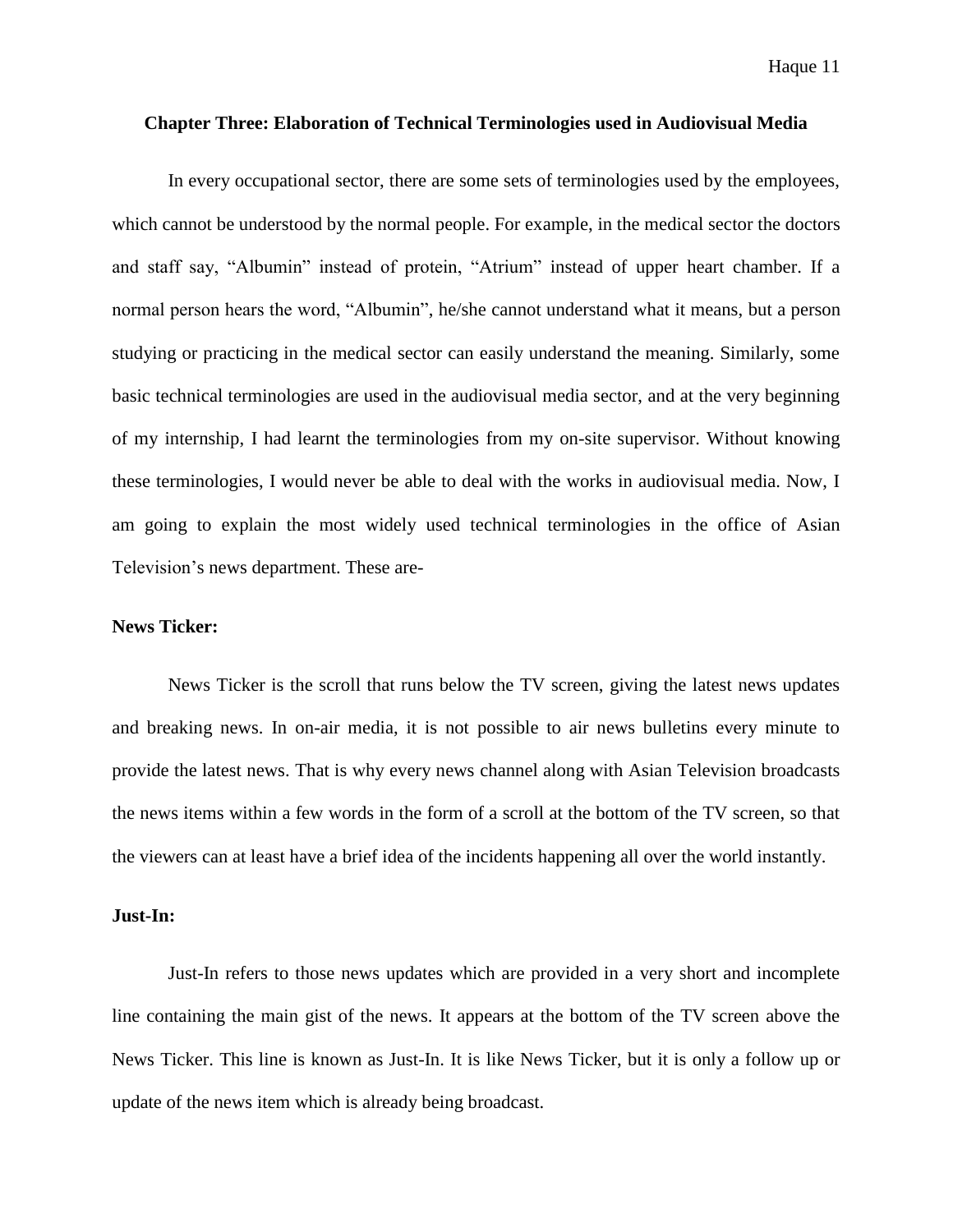## **GFX:**

GFX is the abbreviated form of graphics which basically refers to graphics, photographs, maps or charts. It is used when video footages of any news item are not available or does not reach the news desk. At that time, the PCR shows the still pictures of that incident/event instead of the audiovisual footage. GFX can only be shown for up to 20-25 seconds of the duration of the relevant news item, and at least three images must be shown on the TV screen.

## **Footage:**

Footage is the audiovisual clip sent by the reporters or the correspondents. Every on-air news item needs footage; otherwise the news will not be presentable. If the footage is not available, the newsroom airs the news with the help of GFX.

#### **OC/IV:**

Every television news script is written in two parts. These are OC/IV (On Camera/In Vision) and VO/OOV (Voice Over/Out of Vision) or PKG (Package). OC/IV is the first, common and important component of any type of news script. Some TV channels call it OC and others call it IV but both bear the same meaning. This is the part of the news where the news reporter has to write all the information in fewer words to catch the viewer"s attention. Since the length of TV news is 1/3 of news in the newspaper, every detail has to be put in the OC/IV so that people who do not have time to hear the full news can get the main idea of it. When this part is being read; the news presenter is shown on the camera, and this is the reason why it is called OC/IV. A reporter or a newsroom editor needs to include all available 5Ws and 1H of the news in the OC/IV part, because this is the part which the audiences hear with importance. Thus, he/she should provide the 5Ws and 1H as much as possible in the OC/IV section. The standard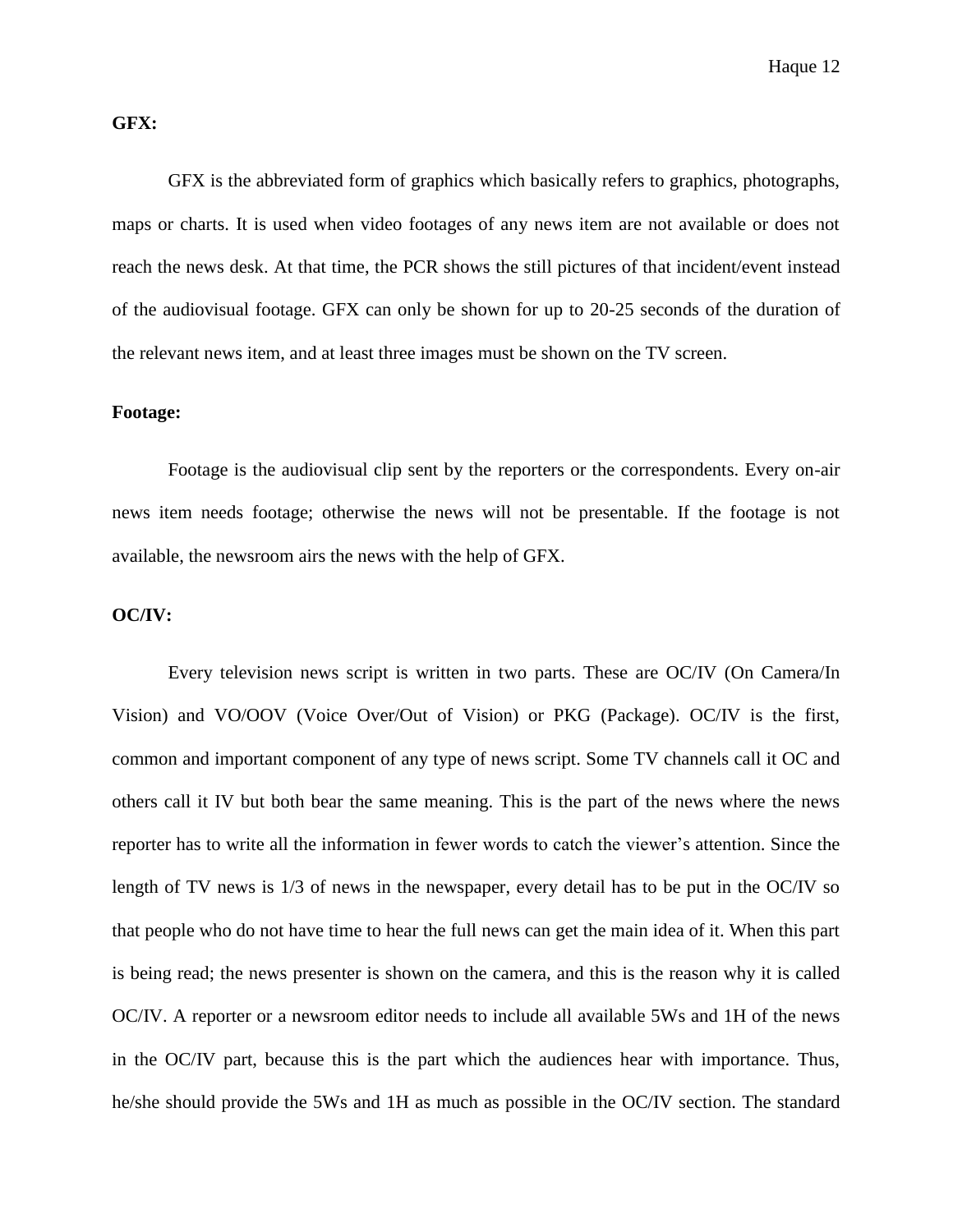word limit for OC/IV is 35 words and should consist of 15 seconds of total news time, not more than that.

## **VO/OOV:**

VO/OOV refers to the news that contains footage and other details. Basically, this is the elaborated part of the OC/IV, but the things which have been disclosed in the OC/IV should not be repeated in this part. During the VO/OOV, the footages related to the news are shown, and only the voice of the news presenter can be heard. In a VO/OOV based news, the tone is serious. Using romantic, sarcastic word or any kind of pun is prohibited for this form of news item. VO/OOV news should be broadcast within 1 hour after the time of the real incident. Otherwise the viewers will not give importance to that news. VO/OOV news always deals with the serious news stories happening inside and outside the country. The duration of this type of news should not cross a 40-50 second period. For this type of news; the reporter or the newsroom editor not only have to provide voice, but also has to attach relevant footage or GFX to claim the authenticity of that news. Footage or GFX is a must for every news item in television news channels. While writing a VO/OOV, the reporter or the newsroom editor should use popular, simple and easily understandable language. No hard words which are only understandable by literate people can be used. It is like writing a novel or a story for the masses; not for targeted groups of people. In VO/OOV news, the reporter or the newsroom editor has to concentrate on the news and cannot provide any wrong information. He/she has to provide all the correct information regarding the news.

## **PKG:**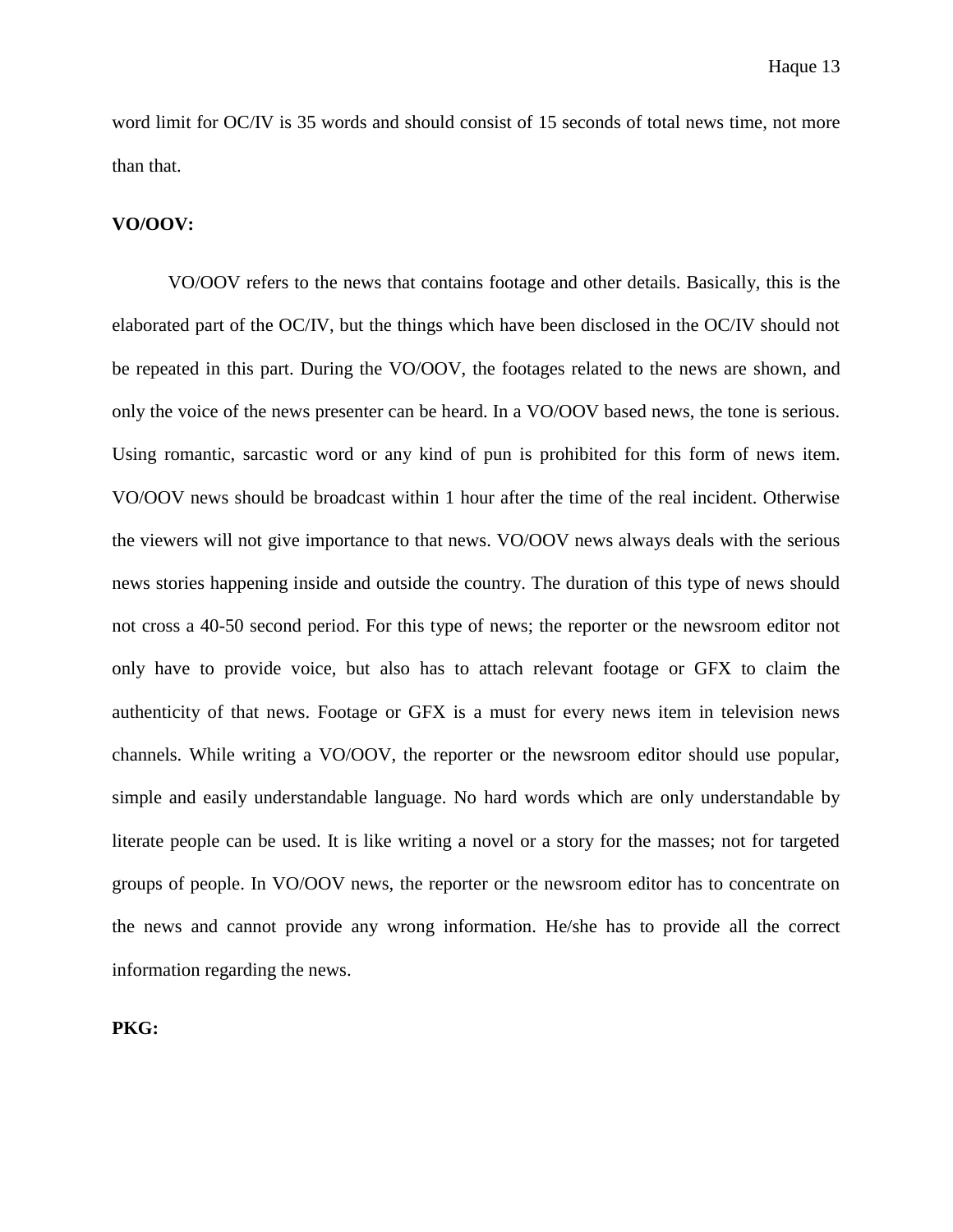PKG refers to the compact report that has several parts sent by the reporters. A PKG contains OC/IV, Footage, Sync, Vox Pop and GFX and a complete PKG is called complete news which we watch on the television. PKG news is different from the VO/OOV news. In this kind of news, the reporter or the newsroom editor can use romantic words and additional news theme related songs or poems. The standard length of a PKG is not more than 130 words. The length of PKG is bigger than VO/OOV news. However, it can be maximum 3-5 minutes long; not more than that. The PKG news related footage or GFX can have colorful and animated backgrounds because here the reporter or the newsroom editor can set the tone according to the actual news. While preparing a PKG; the reporter or the newsroom editor has to provide his/her voice by reading from the written script. There is no deadline for PKG, but it is wise to air the news within a week from the time of the actual incident. Unlike OOV, the PKG contains possible suggestions regarding the social problem the PKG shows. The reporter or the newsroom editor also adds relevant Sync, Bite, Vox pop (Voice of People) and Payoff in the PKG to make it more convincing to the viewers. The News Editor can use an OOV as the head news for the news bulletin, but a PKG cannot be head news.

### **Payoff:**

The payoff is the ending part of the PKG where the reporter mentions his/her name, name of the TV channel and the place where the incident took place. For example, if I am a reporter, and make a PKG on flood affected people of Jamalpur, then I should end my PKG by saying, "Salsabil haque Jhara, Asian Television, Jamalpur". However, if it is made by the newsroom editor, and not by a reporter then only "Asian News Desk, Dhaka" will be mentioned. The payoff is mostly like Aston. Aston is provided in the news in writing format, but the payoff is provided in the audio format.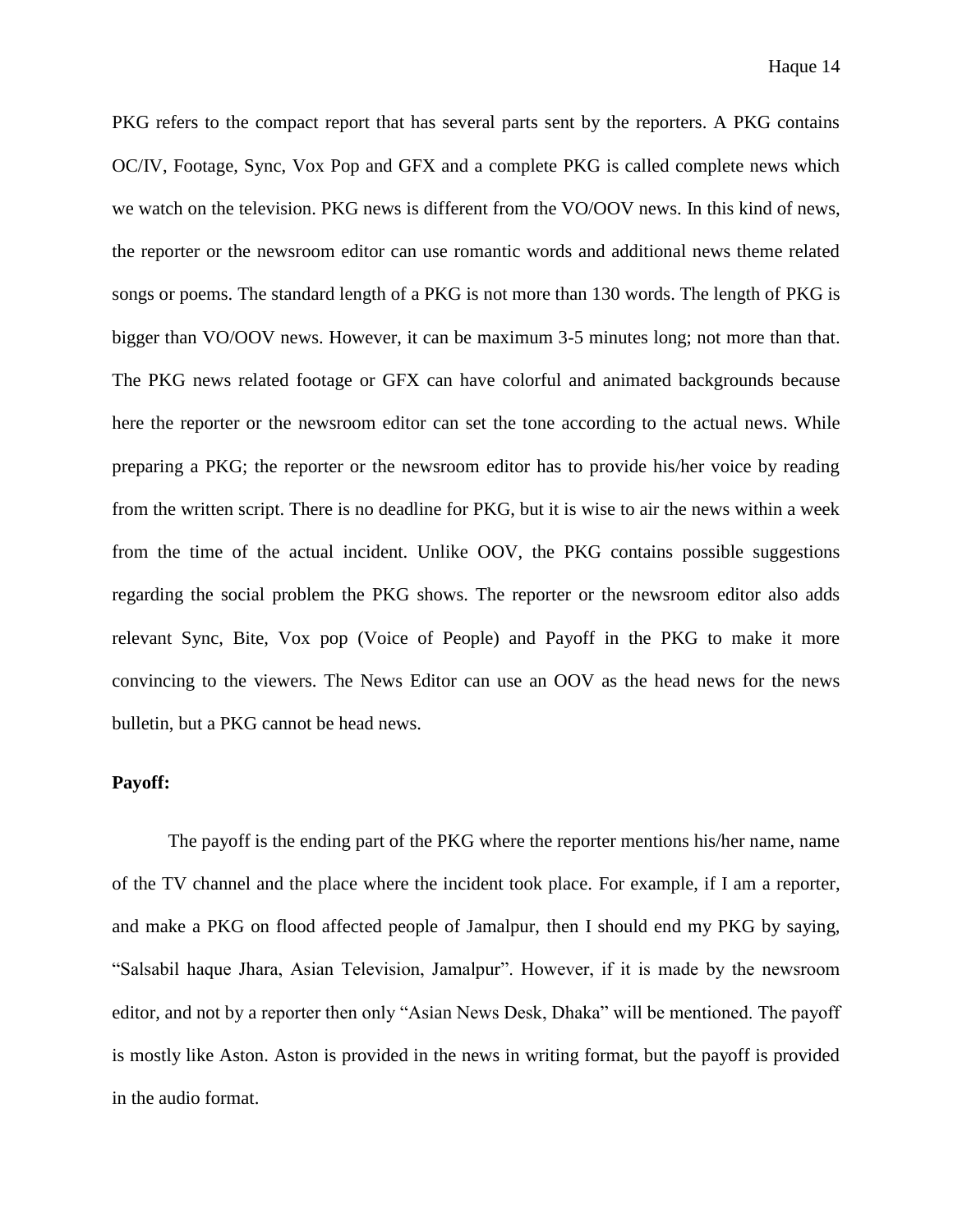#### **Phono:**

Phono is a process of news broadcasting in case of emergency or last moment important news. Sometimes, it occurs when the news bulletin is being broadcast, but some other important news item comes to the newsroom. At that time, the News Editor passes a little summary of that news item immediately to the news presenter and instructs the production room to communicate with the on-site reporter. The Phono basically takes place during the national election, local government election and the major incidents like terrorist incidents, publication of any result etc. So, Phono is basically a live telecast of the telephone calls from the news studio to the on-site reporters. It is the best means to provide the news directly to the viewers without altering the news. Phono also makes the news more authentic in front of the viewer"s eyes.

## **Bite:**

When someone is giving a speech and the newsroom editor has no time to put the footage of the whole speech, he/she takes a brief portion of that speech to use it in the news item. Taking a small portion of someone's interview is known as Bite.

#### **Sync and Vox Pop:**

Sync is the statement or speech given by higher designated persons like President, Prime Minister, Ministers, Officers, etc. regarding the issue covered in the news item. On the other hand, Vox Pop is the opposite of Sync. It is the statement or speech of general people like farmers, day laborers, students or the victims of any incident or event etc. who do not have any higher designated positions. Both Sync and Vox Pop are used as Byte in news items due to time shortage.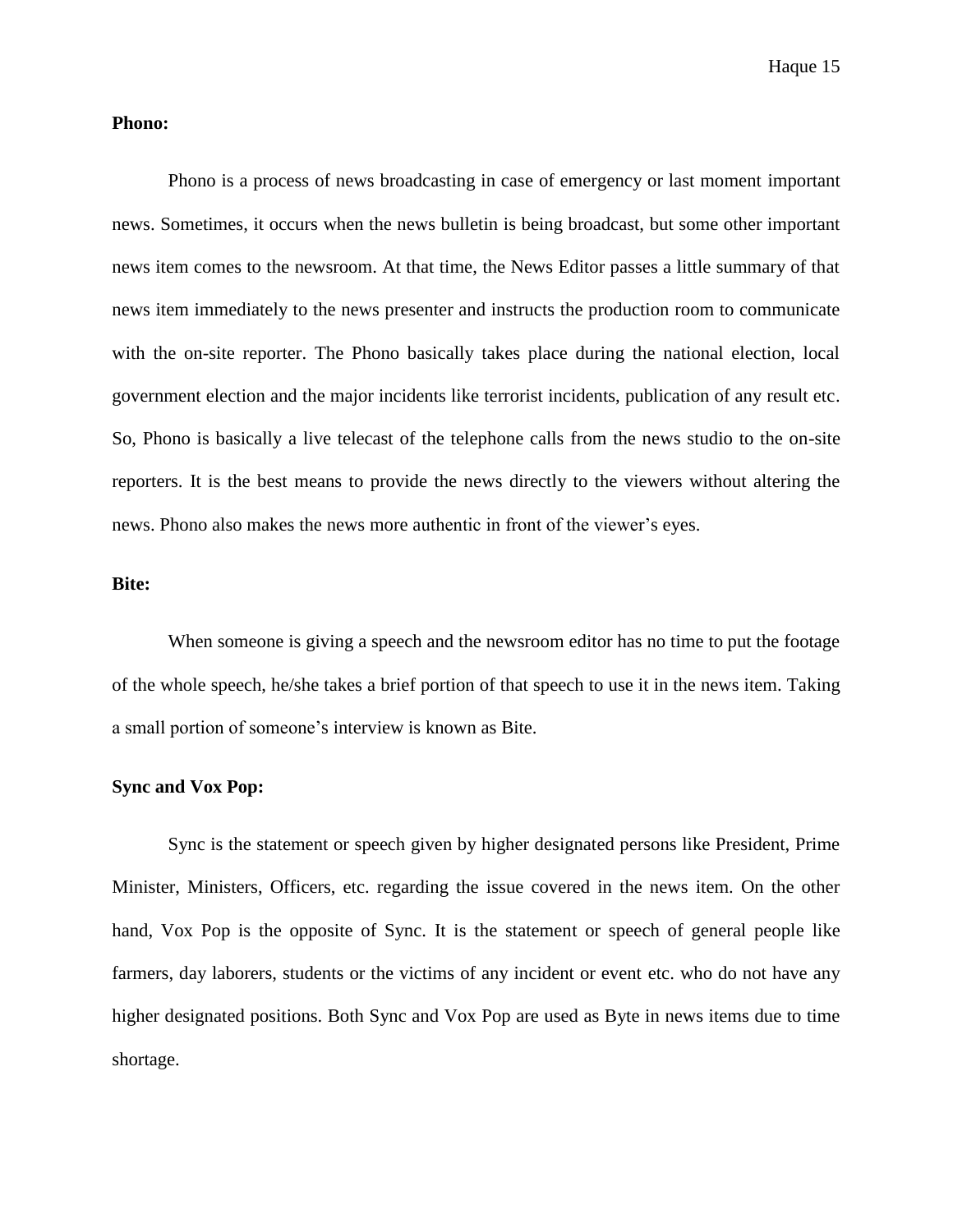Haque 16

#### **Slug:**

The slug is a process of saving a news script by giving it a name within three words. In these three words, the writer of that news script should express the subject of the news. Slug helps the News Editors know the contents of that file without opening it when they are sequencing the news items for timely news bulletins. For example, if the news is about the rohinga of cox"s bazar area, then the slug name should be Rohinga Coz"s Bazar.

## **Rundown:**

In Asian Television Newsroom, rundown refers to the software named Octopus. Octopus is a software where the reporters and newsroom editors write their news. Every news channel has its own Octopus like software. This software is the main software where all the news scripts are maintained and arranged sequentially for the telecast. During the news telecast, every news script written in Octopus is projected on the prompter monitor to assist the news presenter.

#### **Lead and Top 10:**

Lead refers to the first news item that we see on the TV screen when a news bulletin starts. Lead news must be the most important news of that time. Moreover, the top 10 refers to the best news stories of the day. There is a section in every TV channel where they broadcast the top 10 news stories of every day in headline form with a short portion of the footage or GFX.

#### **Aston:**

When a news channel airs news items provided by a correspondent or a reporter, the channel should mention the name and address of that correspondent or reporter. By doing this the news channel avoids any sort of legal troubles, and grants credit to the correspondent or the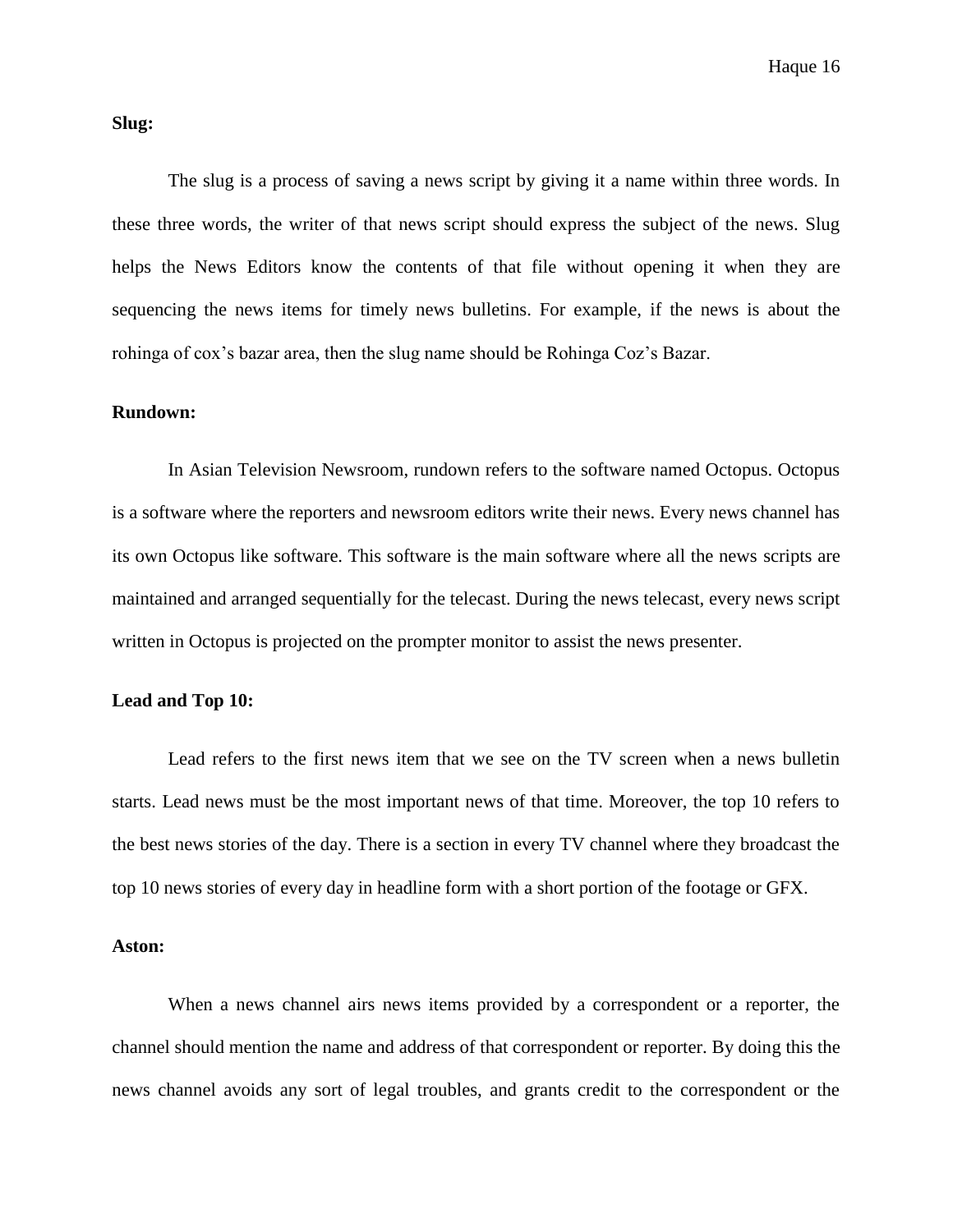reporter for his/her hard work. Likewise, it also increases the credibility of the news item. Aston is the function which bears the name and destination of the reporter or the correspondent. It appears during news at the bottom of the TV screen.

## **Wap and query:**

Wap is the internet based Asian news portal. By visiting Asian Television"s website, [www.asiantvbd.com](http://www.asiantvbd.com/) people can watch and read all the news stories provided by the newsroom. On the other hand, by dialing the customized mobile number of newsroom which is provided in the scroll, the viewers can ask for any query regarding news.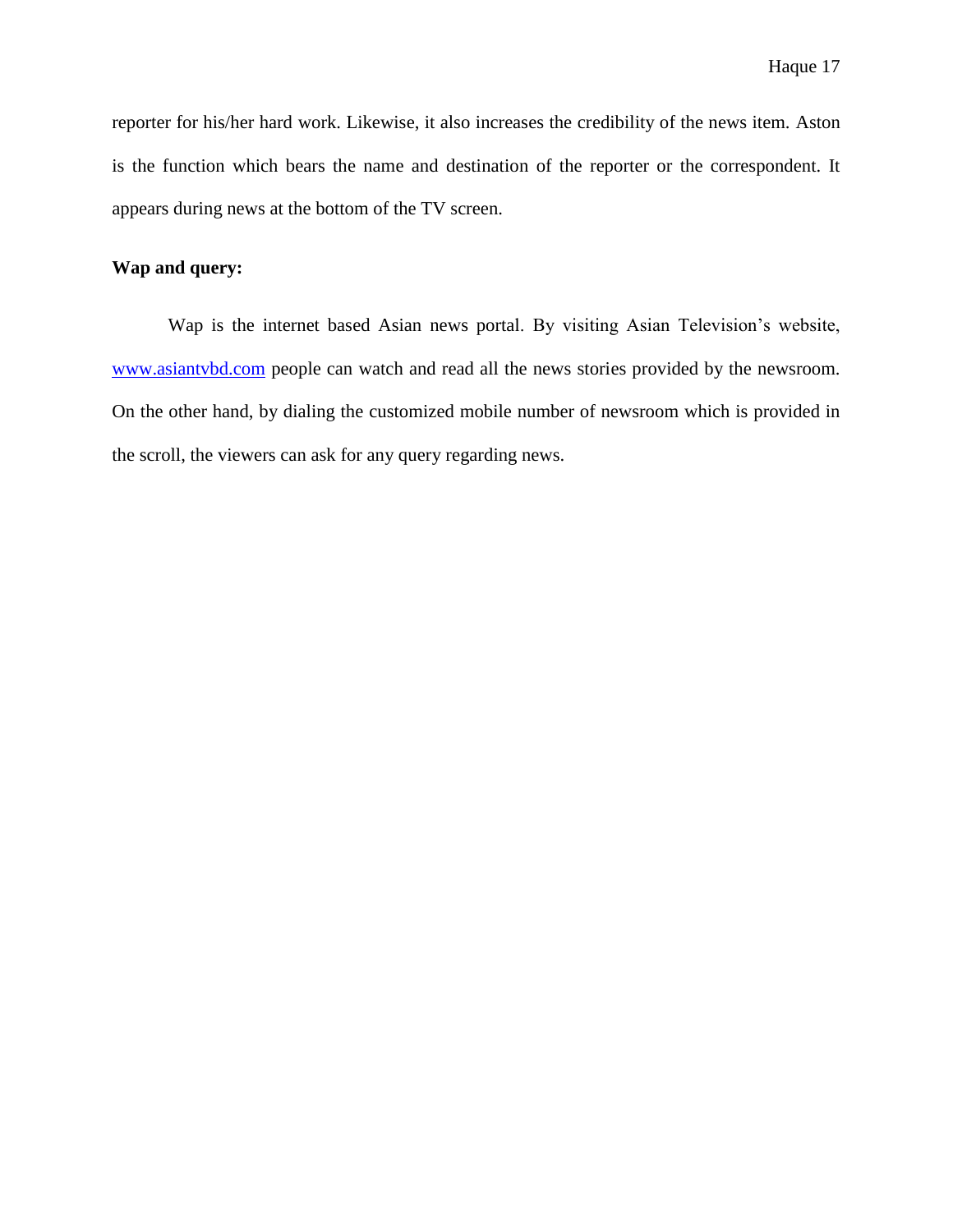#### **Chapter Four: My Internship Experience at Asian Television**

During my internship period, I interned at the National and International Desk at Asian Television office. My first week was rough, but the interesting experience was for me to get acquainted to a lot of people whom I had never seen before. Basically, I am not quite fond of meeting many new people in a short time, but I had to do it by getting out of my comfort zone. Every member in the Newsroom and the PCR act like family members where they address each other as Apu/Bhaias. Besides, I had to wonder inside the Asian Television office at least for a week to know the location of its different departments and how they operate. My on-site supervisor and the newsroom editors of the News Desk were very co-operative and friendly towards me. They did not brag about themselves or shout at me if I made mistakes in the script. They took their time and revised my news scripts very patiently. They also gave me advice and instructions on how to improve my writing style. After acquiring the knowledge about the terminologies and how to write news scripts, I was ready to execute my assignments at the Nesw Desk.

#### **4.1. Rules of writing script:**

While writing, I came across some rules which all newsroom editors or reporters must follow during writing OOV (Out of Vision) or PKG (Package) news items. These are-

## **A. Selection of Words:**

While writing a news script, I had to keep an eye on the word selection. As the on-air news is heard and watched by the people of both urban and rural areas, I had to use simple, easy and popular words while writing the OOV and PKG news items. My on-site supervisor advised me to use simple words while writing news scripts. Since Asian is a Bangladeshi broadcast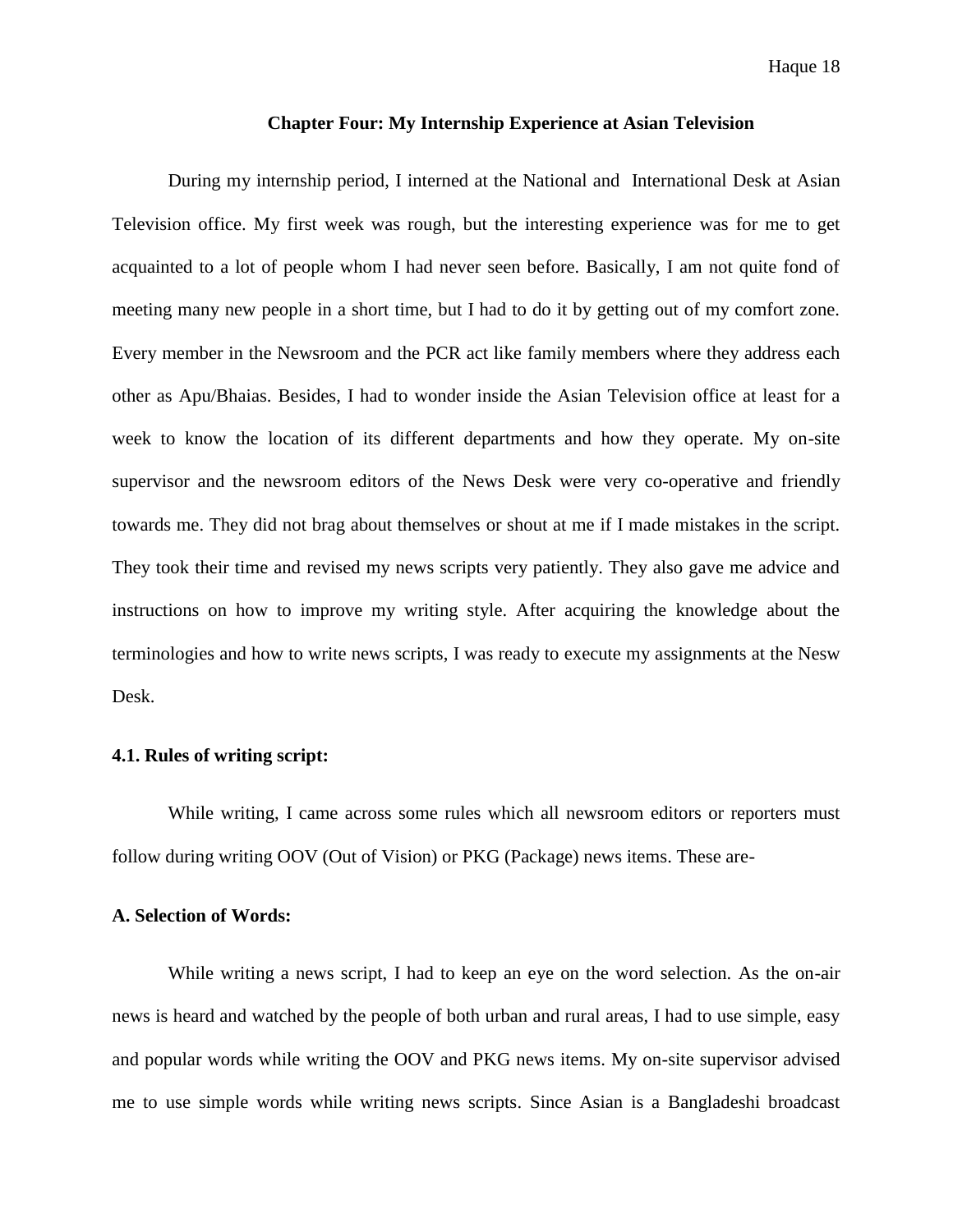channel, it airs news only in the Bengali language. Most of the Bangladeshi people do not have a rich Bengali vocabulary, and they speak in their regional dialects. That is why it is wise to use simple and common Bengali words while writing news scripts. No complex or literary words can be used in the news scripts.

#### **B. Easy to read for the News Presenter:**

In audiovisual media, the news items are read by the news presenters and these news items are viewed and listened to by millions of people of the country in real time. So, there is no scope for any mistake in audiovisual media. The news presenters must be very careful while reading news scripts in front of the camera. If a news presenter reads the news inaccurately or pronounces any word in a manner which sounds vulgar or disoriented, then the viewers will stop watching that news. As a result, that news channel will lose its Target Rating Point (TRP) and face severe consequences. That is why the reporters and the newsroom editors should write the news scripts in a manner which can be easily read in front of the camera. All the channels of broadcast media has some common certain rules to make the news scripts easily readable. These rules are: While writing the news, the newsroom editor or the reporter must write the numbers from 1 to 9 in words. On the other hand, the numbers after 9 must be written in number form to avoid difficulties while reading it. For example, if the number mentioned in the news is 9, then we must write Nine but if it is 12 then it will be unchanged.

a) If the news contains the model name of the crashed vehicle, then we should write it in word form. For example, if the model name is "Pinaki 787", then we should write "Pinaki Seven Eight Seven" instead of "Boing Shatsho Shatashi" (Bengali words). Otherwise, the news presenter will face difficulties while reading it.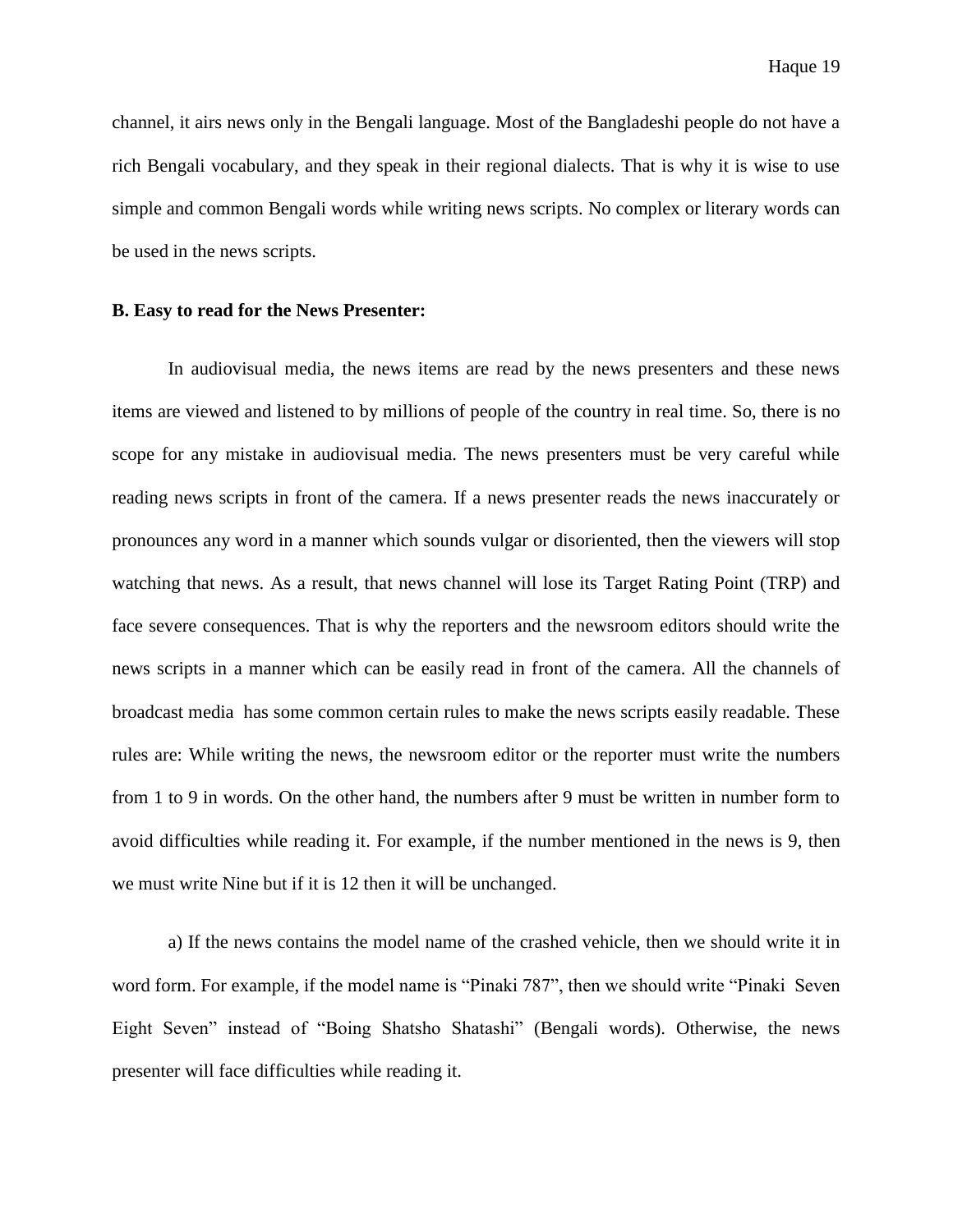b) While mentioning the name of administrations and law enforcement agencies of foreign countries, some popular nicknames can be used in place of the country"s name to avoid repetitions. These are- "Markin" instead of "American", "Rooshi" instead of "Russian", "Caribbean" instead of "West Indies", "Dutch" instead of "Netherlandian" etc. This writing process not only helps to avoid repetitions, but also helps to avoid pronouncing long and complex words.

#### **C. 5Ws and an H:**

Every news item needs to be carefully observed and collected. Since Asian Television is a renowned television in Bangladesh, it only broadcasts news which answers every question in the viewers minds. While writing the news items, I had to make sure all the six questions were answered. These six questions are: Who, What, Why, When, Where and How. All of them together are called, "5Ws and an H" or "The Journalistic Six". To capture viewers" attention all 5Ws and an H should be given in the OC/IV part of the news item. The five Ws and an H are important elements of every news item. While writing news scripts, I had to answer who was/were the participant(s) in the incident, what happened there, where the incident took place, when the incident took place, why did the incident occur and how the incident took place.

#### **D. Maintain equality:**

Sometimes, the contents of the international news item are so confusing for the viewers that they lose their patience and sometimes get misdirected. Most of the times, the actual news provided by the authentic foreign news sources contain a comparison between a country and a capital of another country. In that sense, it would not make sense to compare a capital city with a country and the news will confuse the viewers. I was instructed to avoid this issue. A country can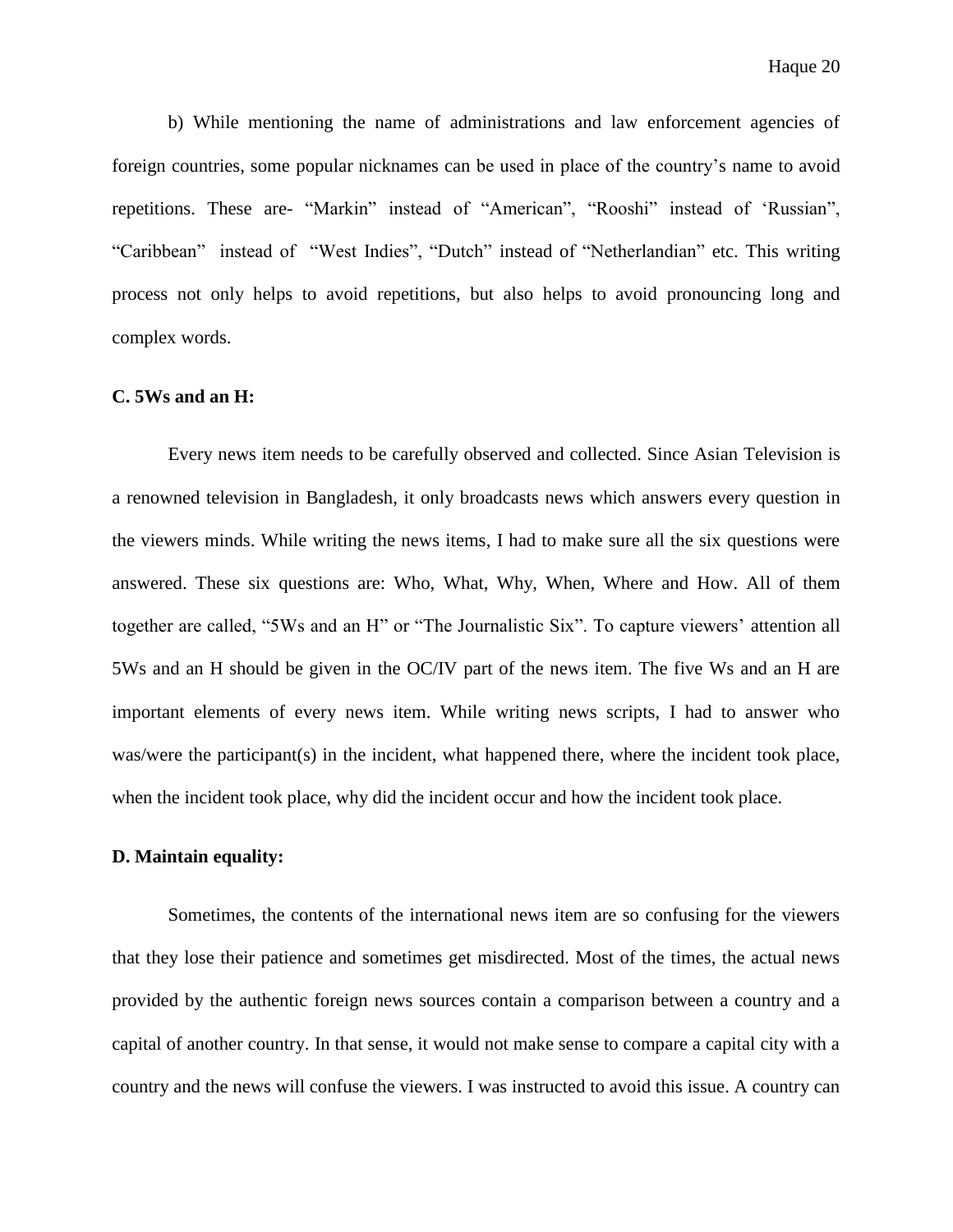only be compared with another country; not with a capital or city. The same thing applies in the case of the comparisons between capitals. For example, if the news is, "Donald Trump said, "The administration of America is better than Delhi"", then I should write "Donald Trump said, "The administration of America is better than India or the administration of Washington is better than Delhi"".

#### **E. Clarify the Issue:**

At the International Desk, the newsroom editors should give a clear idea about the incident and where it occurred. He/she must maintain the balance between a national news story and a foreign news story. The newsroom editors at the International Desk not only write the news stories about foreigners and foreign affairs, but also become the voice of the Bangladeshi people living abroad. While I was preparing to write a news script, I was advised to look for this issue because we all give importance to those kinds of news that are related to us. Sometimes an international news item contains the name and age of a person who died in an accident or in a terrorist attack. If the deceased person is not from Bangladesh, then we do not have to mention his/her age, because no Bangladeshi person would bother to know the age of a deceased person of a foreign nation. On the other hand, if a Bangladeshi person dies in a foreign land, then we must give details so that the relatives of the deceased can identify him/her and claim the dead body. An international news item involving a person of Bangladeshi origin living in foreign lands has to be detailed with enough information.

#### **F. Maintain Priority and importance:**

Every news item has different characters in it. For example, if the news is about murder then it has several characters like the victim, the murderer, the authority/law enforcer etc. Most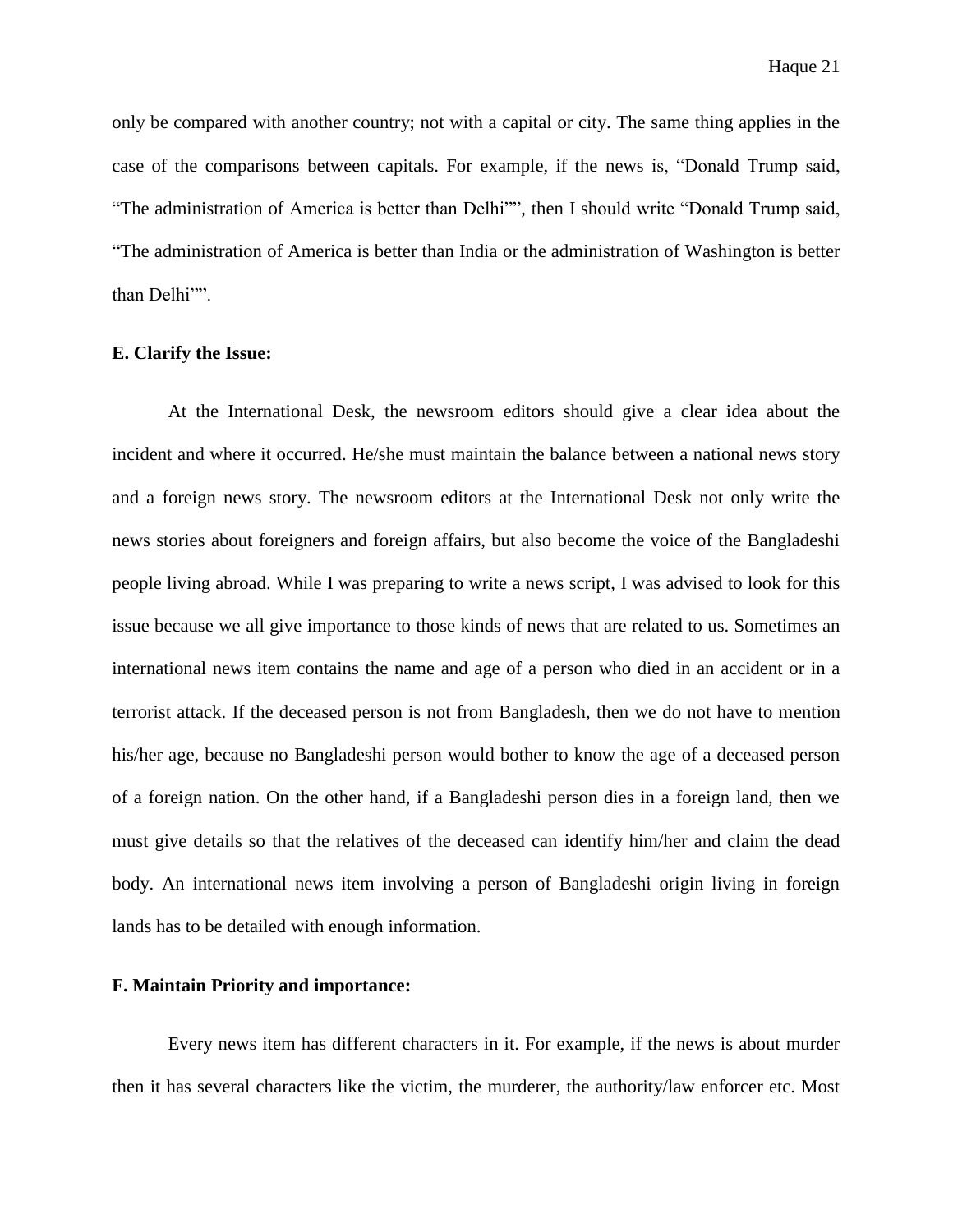of the stories involve authoritative figures like the Prime Minister (PM), Mayor, Police Officer, etc. Sometimes, a single news item involves more than one authoritative figure. At that time, the reporter or the newsroom editor has to face a dilemma about whether to include the names of all the authoritative figures in the case of VO/OOV news item. As the time limit is short in the VO/OOV news items, we were instructed to provide only the names of the important figures like the President, the PM, the Home Minister, etc. Other designated persons like the Police Commissioner, Mayor etc. can only be mentioned in PKG news items. It is not important to mention the name of a mayor or a police officer if he/she is not directly involved in the cases like murder, rape, corruption etc. In addition, the name of the president or the PM is worth mentioning because every country has only one president or PM. If, the President of America, Donald Trump and the Mayor of a country sends their condolences for the victims of an attack in a country, then President Donald Trump will be mentioned by his full name, and the Mayor will be mentioned only by his designated post. This priority setting process is used only at the International Desk because the viewers give less importance to the international news items than and more importance to the national news items.

#### **G. Understanding the Tone of the News:**

During my internship period, I was advised that I should read the news items carefully before writing about them. For that, I had to skim through all the news published by online news sources. By skimming through the news items, I had to understand the tone of the news items. Understanding the tone of a news item is very important because it helps a reporter and newsroom editor to determine whether he/she had to make an OOV news or a PKG news out of it. An OOV news only deals with serious news stories like war, rape, murder, robbery, etc. On the other hand, a PKG news deals with both serious and lighthearted news like Festivals or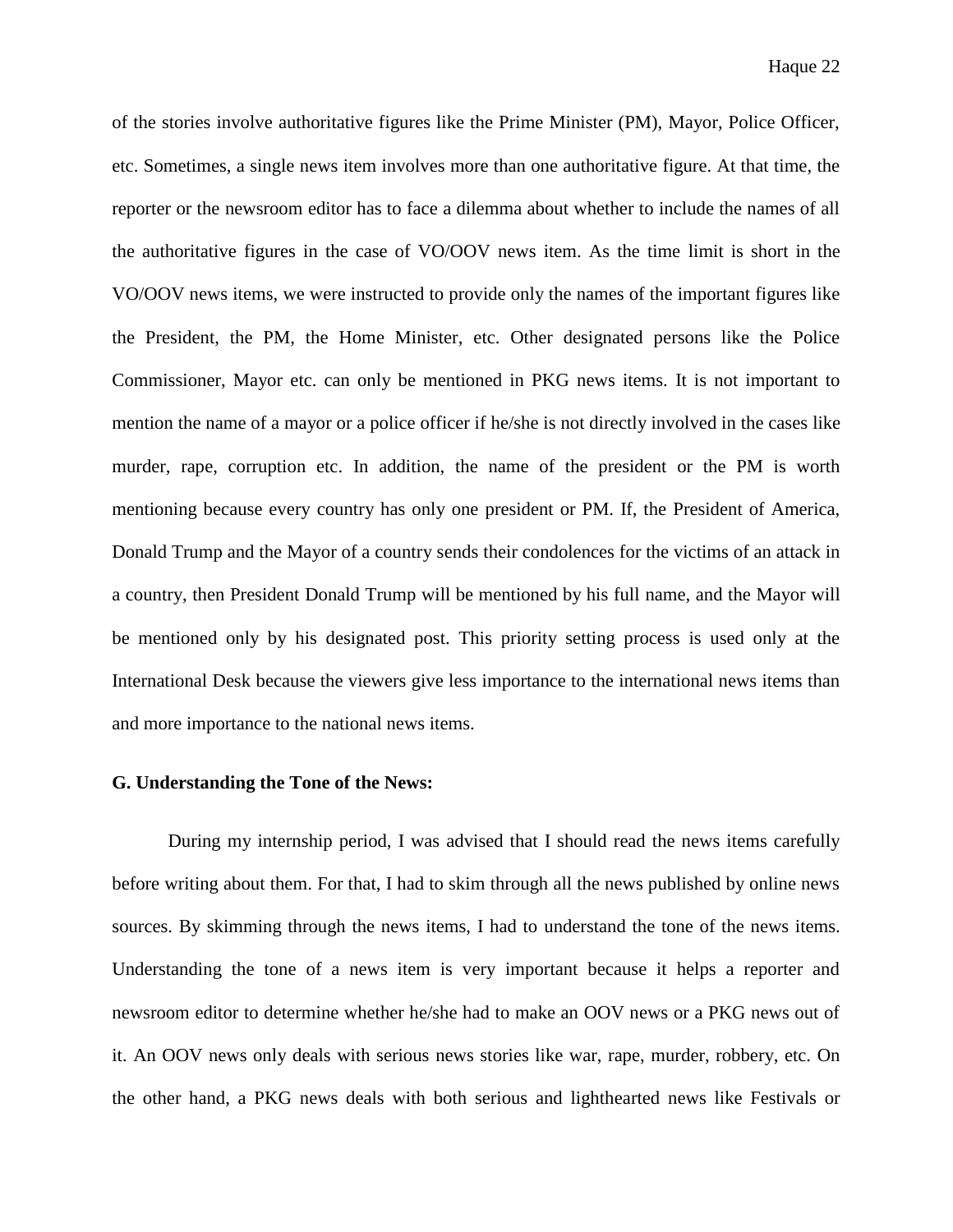seasonal occasions or special news etc. Likewise, OOV news is mostly written when the news item is short and important. So, if a news item had a serious tone in it and was very important, I had to make an OOV news out of it. However, I had to write a PKG news script for a lighthearted, detailed and lengthy news item.

#### **H. News Selection:**

Every news portal and paper tries to publish as many news items as possible to sell their news. However, the audiovisual channels Asian Television do not have the luxury to include all news items in their timely and daily news bulletins. During my internship, I had to select only those news stories which not only has an impact on the whole world, but has a special impact on our country. Since, Asian Television is a Bangladeshi TV channel; most of its viewers are Bangladeshi. So, the news items which impact Bangladesh the most are important in the eyes of their viewers. For example, the news of the America Presidential Election of 2017. This news is very important for the Bangladeshi people because what happens in America impacts the Bangladeshi economy. When Donald Trump was elected as the President of America, most of the Muslim countries like Bangladesh suffered consequences in case of stock exchange, immigration and religious tolerance etc. So, I had to select only the important news stories before writing news scripts. Sometimes, I took the help of my on-site supervisor and the newsroom editors of the International Desk when I faced difficulties while selecting news items.

## **I. Translation:**

Translation is not only a literary process, but also an art. Extreme concentration and a rich vocabulary are required to translate from one language to another. Asian Television is a Bengali medium TV channel and it airs news items only in Bengali language. So, in the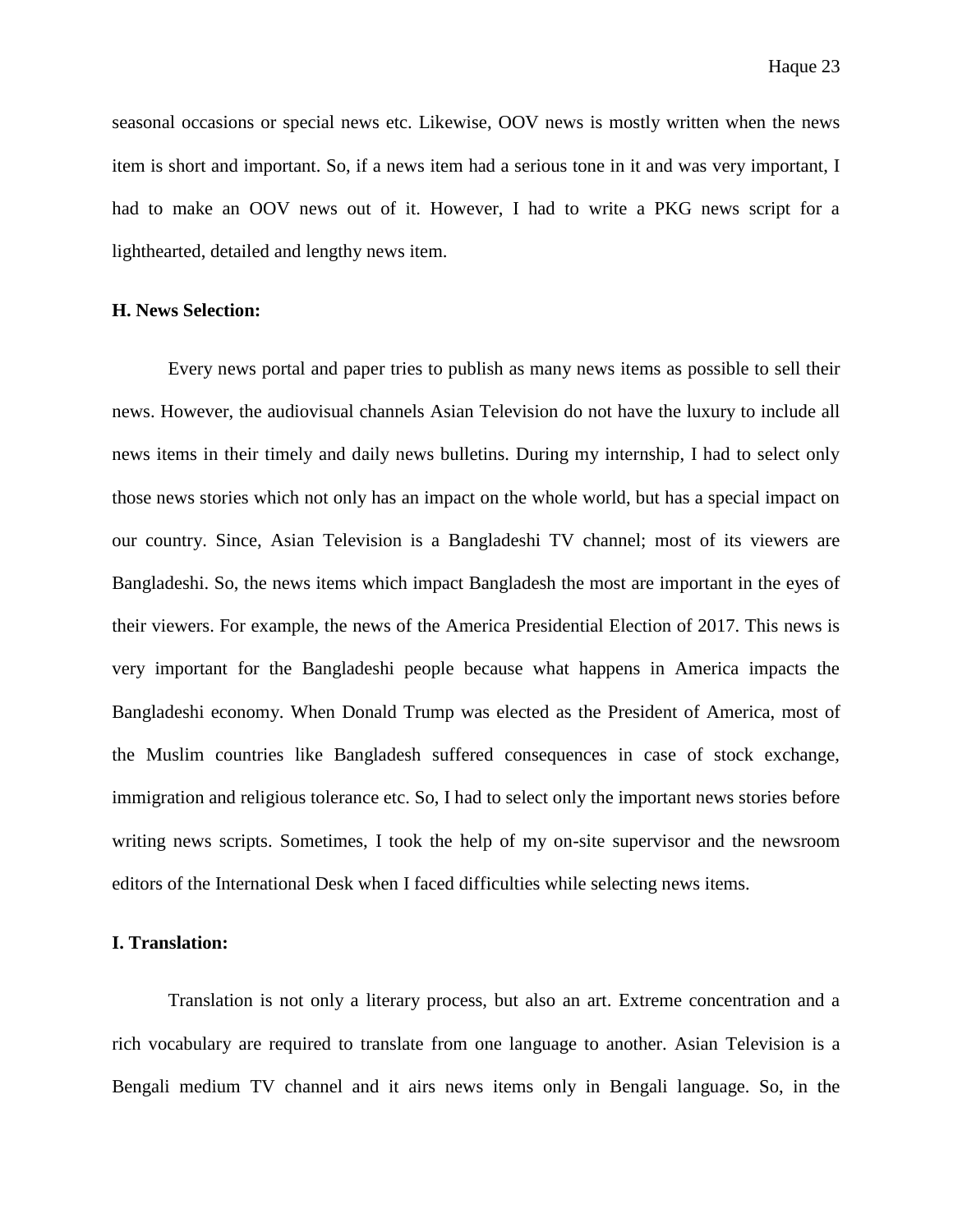Newsroom, every reporter and newsroom editor must write news scripts in Bengali. For that, I had to translate all the foreign news into Bengali while writing news scripts. Besides, I had to constantly look for easy, understandable and suitable synonyms to replace any Bengali hard word while translating. Bengali is a language with significant linguistic and cultural differences from English, and it takes minimum 44 weeks for an average person to learn Bengali. It has a vast vocabulary. That is why I had to be careful before writing any news script. There are two methods in translation. These are: 1. word for word translation, and 2. sense for sense translation. Word for word translation is a process where the translator translates every word according to the source/main text. This process is highly avoided because often in this process the translated text lacks the actual meaning, and tone of the source/main text. During my internship, I followed the sense for sense translation method because with it I could translate the whole text by keeping the meaning and the tone of the source/main text intact. Besides that, I had to follow some basic translation rules that are applied in TV news channels while translating the news stories. These are explained below:

a) Since Asian Television only airs Bengali news, I was required to use the Bengali language as much as possible. In the translation process, the translators basically do not translate any proper noun, especially the name of a person, organization, group etc. At the International Desk, the rule is partially similar. If it is a name of groups or organizations, then I had to translate it. For example, in news scripts, I had to write US Secret Service as "Markin Goyenda Songstha" (Bengali words), Islamic States (IS) as "Islamic Jongi Goshthi (IS)" (Bengali words), US Interior Ministry as "Markin Swarastro Montronaloy" (Bengali words) etc. Avoiding foreign language is a priority in translation; otherwise, it lacks the quality of a good translation.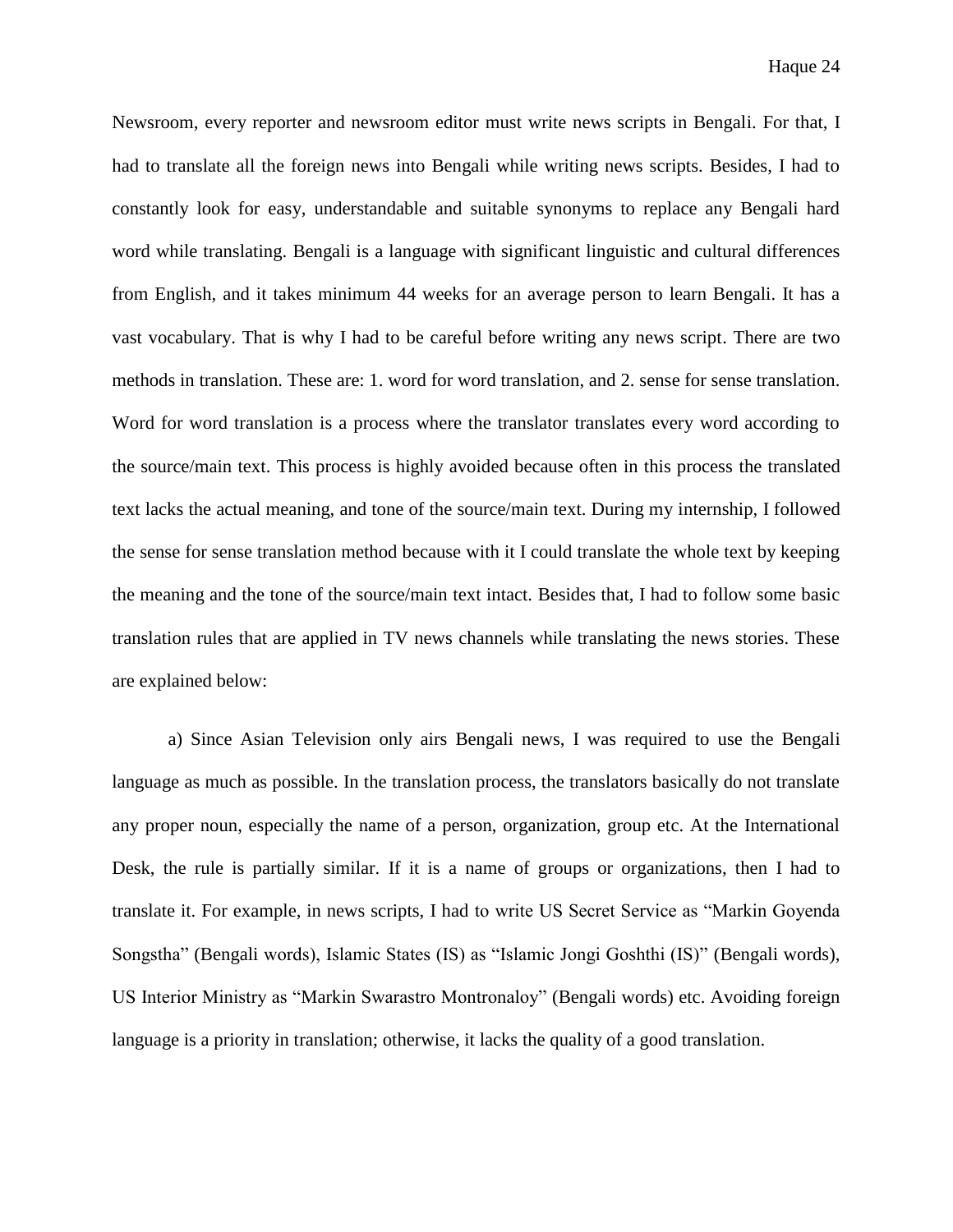b) Almost every Republican country has a President and a Prime Minister. These are the highest designations which a person can obtain in a country. While translating, we must translate designations if possible. The word, Prime Minister for every country is translated as "Prodhanmontri" (Bengali word), but the word, President is not translated in the Bengali news script. Only presidents of the Indian Subcontinent (India and Bangladesh only) can be referred to as "Rashtropoti" (Bengali word) in Bengali translation to respect Bengali culture. Our neighboring country, India also uses the Bengali language, that is why we use "Rastropoti" (Bengali word) when mentioning their president.

c) While translating death related news from English to Bengali, I had to use mild and sophisticated words to keep it formal. The channel's reputation is established when the channel conveys condolence. Using mild and sophisticated words helps in this situation, and it also does not sound harsh/rude while reading the news in front of the camera. For example, I had to write, "Nihoto Hoyeche" (Bengali Words) instead of "Mara Geche" (Bengali Words) as the Bengali translation of the word, "Died". Instead of the word, "Laash" (Bengali Word), I used "Mritodeho" (Bengali Word) to translate the word, "Dead body" in Bengali. I was told another reason for avoiding words like "Mara" and "Laash" is that while pronouncing these words, the news presenter has to open their mouth largely which is quite un-presentable on the TV screen.

#### **4.2. Writing News Scripts:**

During my internship, I wrote both OOV (Out of Vision) and PKG (Package) news items. The first international VO/OOV I wrote was a news script of North Korea automic bomb experiment. As TV news' length is one-third of the newspaper's news, I had to write it in summary form. When I finished writing the script I showed it to my on-site supervisor. Since it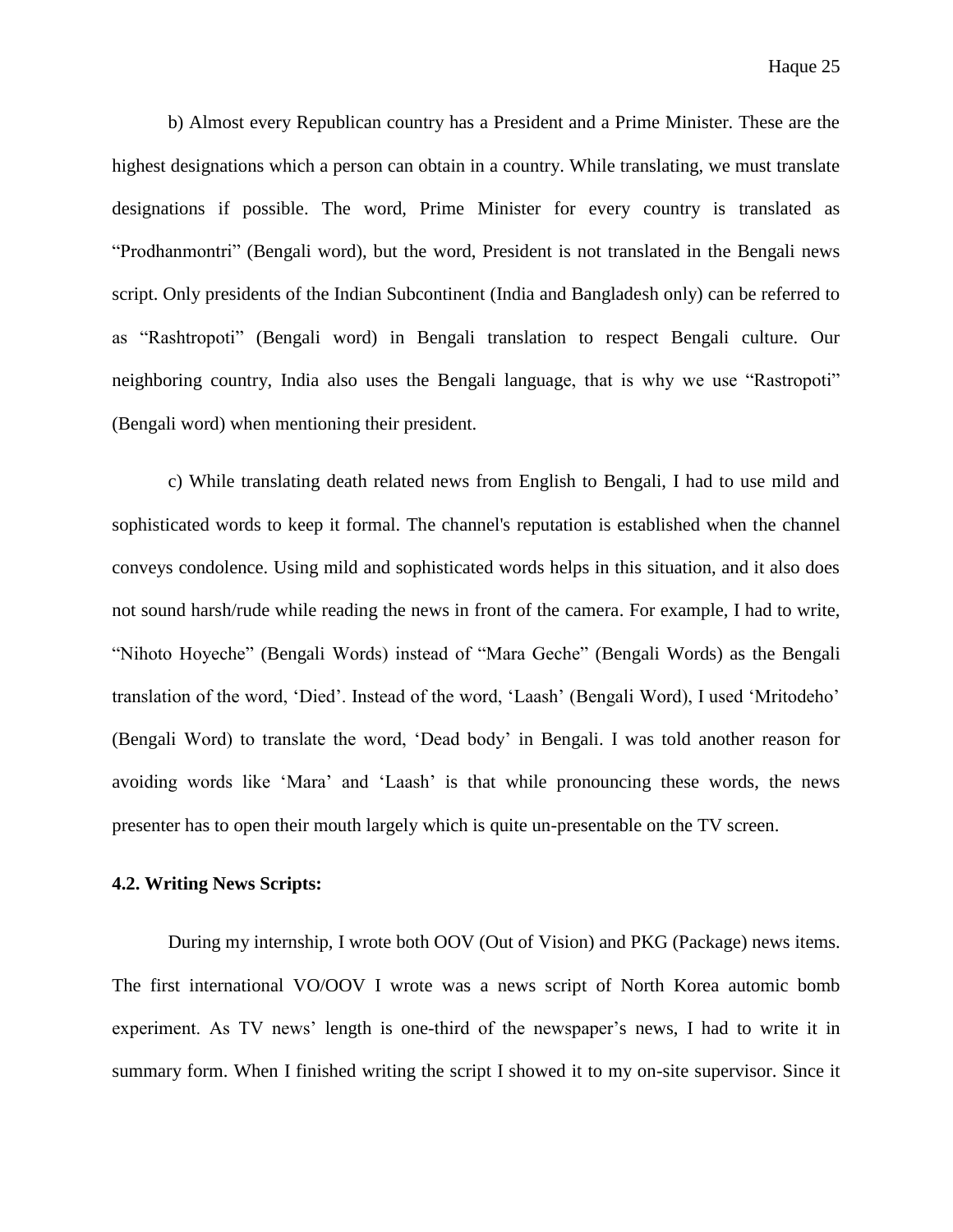was my first time he found lots of mistakes in it, and very patiently taught me how to write an OOV news script.

Being a student of the ENH Department at BRAC University, I have not had practice writing in proper Bengali during the last more than three years. After revising my news script, my supervisor taught me the basic rules of news script writing which I already mentioned. So, when I followed his advice my script became a proper one rather than being a complete mess. Later, my supervisor advised me to write at least two to three OOVs on each day of my internshi so that I can improve my writing style. In the three-month period of my internship, I wrote almost seventy up OOV news items. Writing a PKG was much more challenging than writing an OOV news item. To convert a story into a PKG, I needed a lot of footages along with images, videos, recordings, opinions of several people with and without designation etc. Towards the beginning of the sixth week of my internship, I wrote my first PKG, and it was about the Eid shopping of different area. As an intern in the International Desk, I wrote more than ten PKG news scripts during my internship. The point to be highlighted is that as an intern, I did not have a user level access to the Octopus software. Only the reporters, Newsroom Editors, News Producers and Senior News Editors have user level access to Octopus software to write, maintain and produce the news items. On the contrary, I had a guest access which meant; I could not write news scripts in Octopus, but I could see others" works and learn how Octopus software functioned. If I got user access and by mistake did something wrong, the whole newsroom would get blamed for it. That is why they did not give the interns a user level access. So, I had to write my news scripts using Microsoft (MS) Word file format, and store it in the Newsroom"s personal server. From there, my supervisor and the other newsroom editors of the News Desk revised and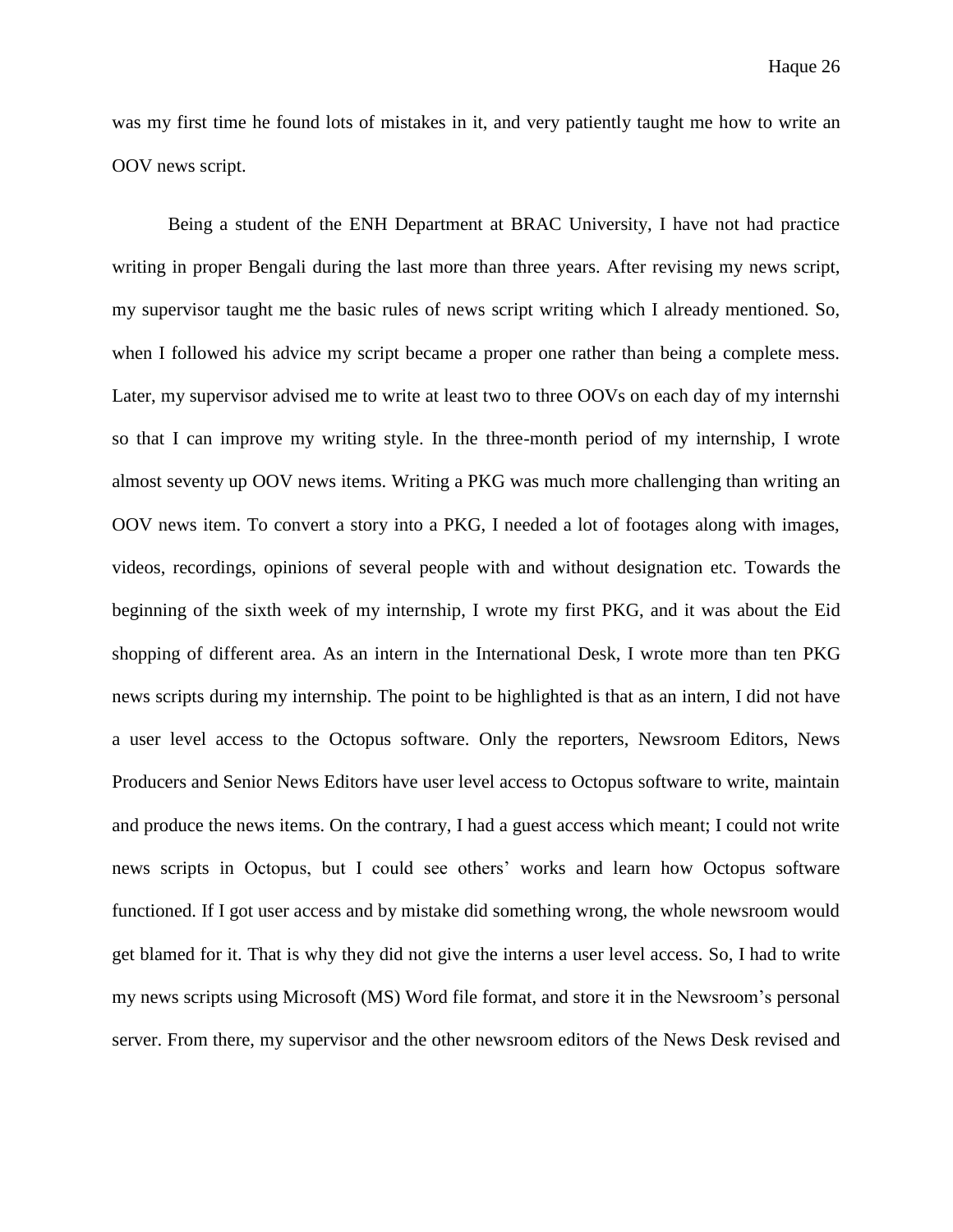corrected my news script. All my news scripts were aired on TV and it was really a great feeling when I saw the news read by presenters.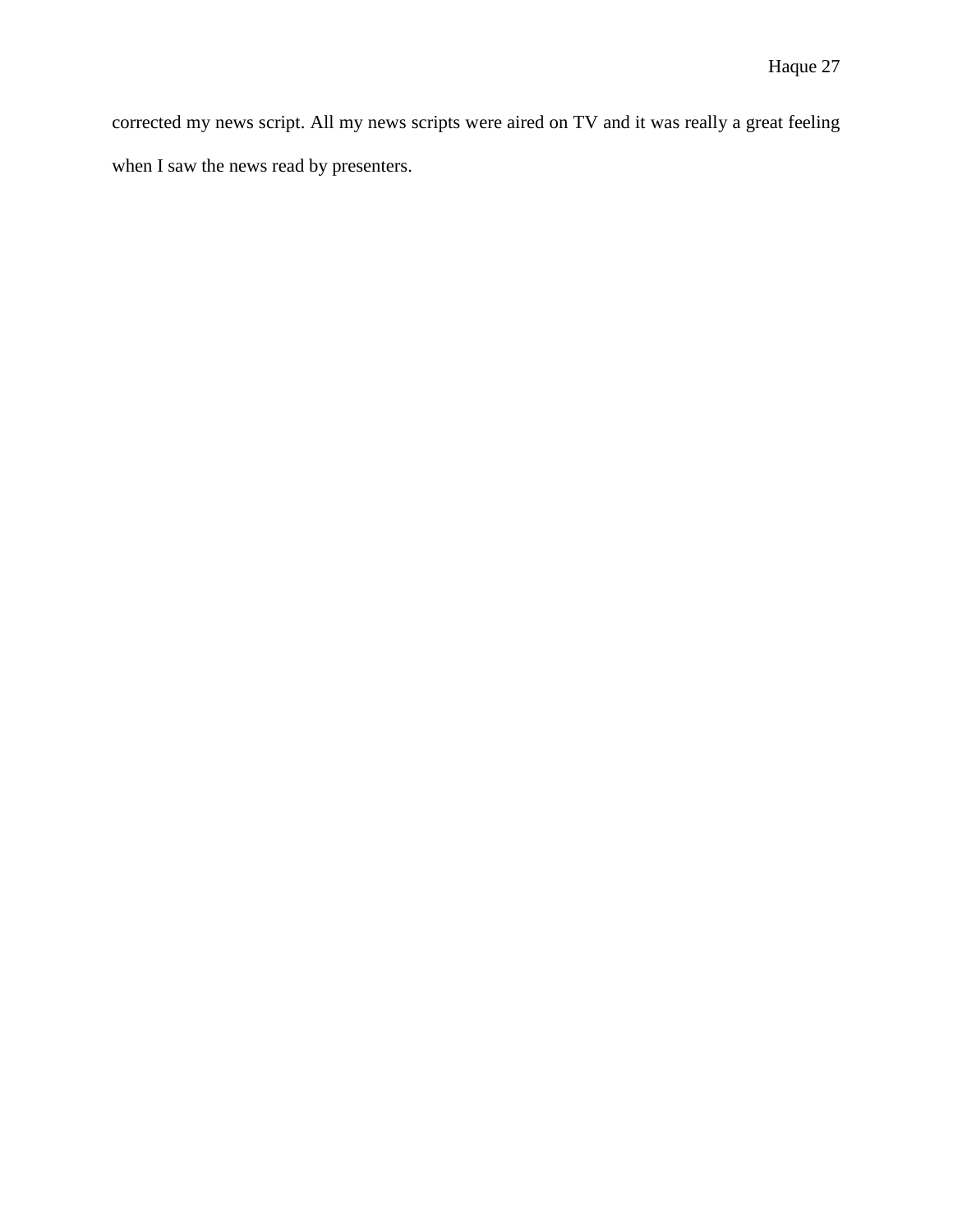#### **Chapter Five: Reflection of Knowledge of Media in Internship**

I have learnt various theories related to media because of doing major in Media and Cultural Studies. As theories are boring, I, at first thought these are just for having textual ideas and these theories have no connection to our real life. Later, during my internship, I started to realize that the knowledge I gained from the courses (such as ENG 333: Media & Globalization, ENG 401: Editing, ENG 440: Print Media etc.) offered under Media and Cultural Studies concentration are not based on imaginary facts. These are applicable in real life scenarios. In this chapter, I am going to explain the theories and the way I related them to my internship experience in the News Desk at Asian Television.

## **5.1. The Core Principles of Ethical Journalism:**

There are several principles in journalism, and it is confusing what to choose when selecting the right and ethical principles for the news organizations. Asian Television follows the core principles of practicing ethical journalism. In the article, "The 5 Principles of Ethical Journalism" published by Ethical Journalism Network, it is mentioned that, "There are hundreds of codes of conduct, charters and statements made by media and professional groups outlining the principles, values and obligations of the craft of journalism. Most focus on five common themes". According to that article, the five core principles of journalism are: 1. truth and accuracy, 2. independence, 3. fairness and impartiality, 4. humanity and 5. accountability. Every news broadcast by Asian Television is based on accurate facts, and the channel always tries to serve the truth in front of the viewers. Besides, Asian Television is a private television channel, and works independently. As it works independently, the channel is not biased towards any political party, group or organization. As a result, Asian Television does not air any unfair and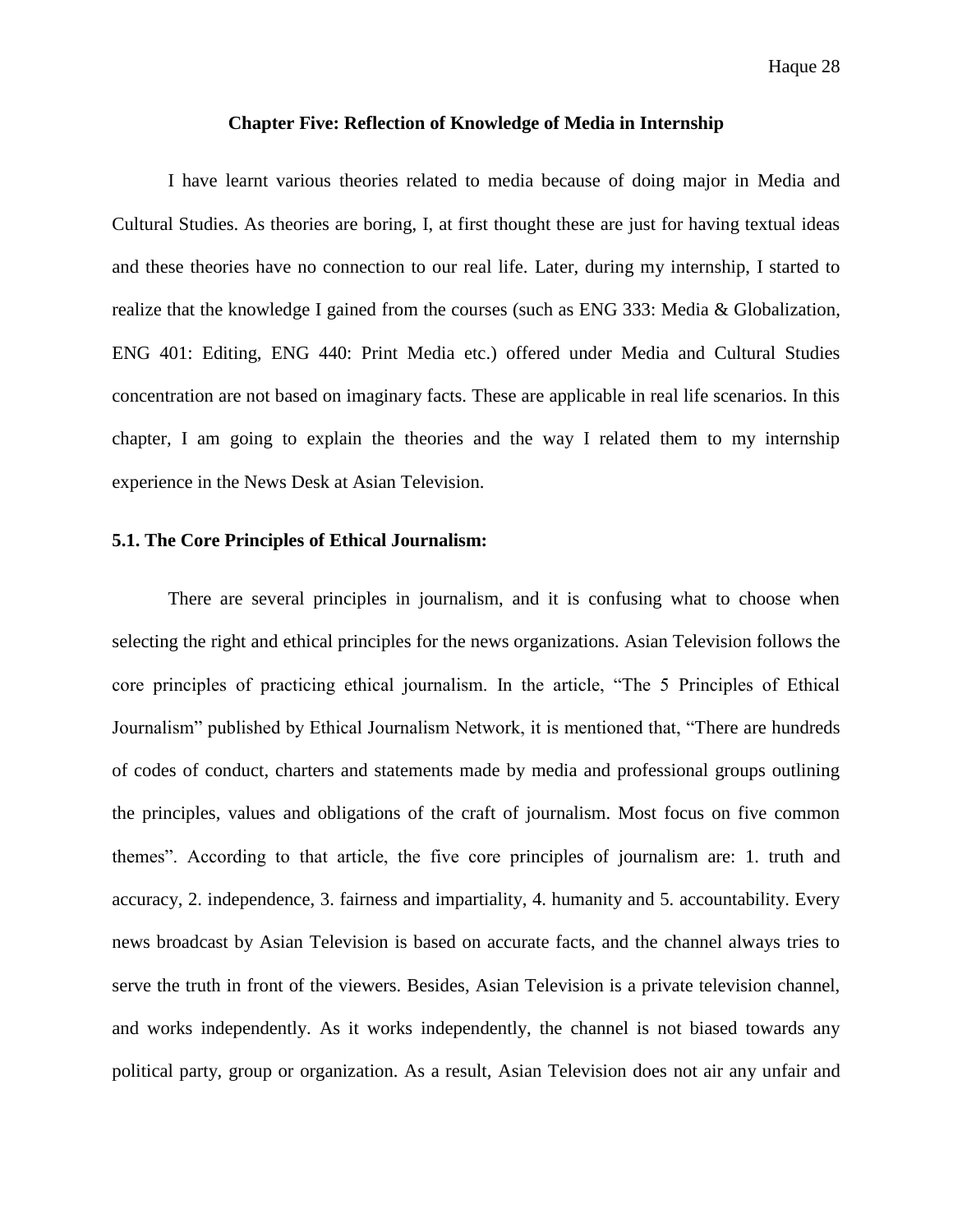biased news. Asian Television always tries to promote humanity via its news items. During my internship, I was instructed to avoid certain words which promote violence. To avoid any harassment, and show feelings of humanity, Asian Television does not reveal the face of any rape victim. Finally, Asian Television is highly accountable to the government of Bangladesh and its people. The management of Asian Television is very clear and does not provide any false information to the people. Hence, based on these facts, I can say that Asian Television is a broadcasting media which promotes ethical journalism by following the five core principles of journalism.

#### **5.2. The Newsworthiness:**

The newsworthiness is also referred to as news value factors. Johan Galtung and Mari Holmboe Ruge were the first to introduce to the world with the idea of how we can judge which news item is worthy enough to be published or telecast. Galtung and Ruge in their book titled The Structure of Foreign News: The Presentation of the Congo, Cuba and Cyprus Crises said, "Since we cannot register everything, we have to select, and the question is what will strike our attention. This is a problem in the psychology of perception […]" (65). According to them, our mind cannot process everything, and people lose focus when they see something unrelated. So, it is essential to select news items according to their value. There are five news value factors which determine the worthiness of a news item. I am going to discuss them below:

## **A. Proximity:**

Proximity refers to the distance between the viewers and the place where the incident took place. If the place of the incident is near the viewers, the viewers will give it more importance. Otherwise, the news item will not get an adequate number of viewers. For example,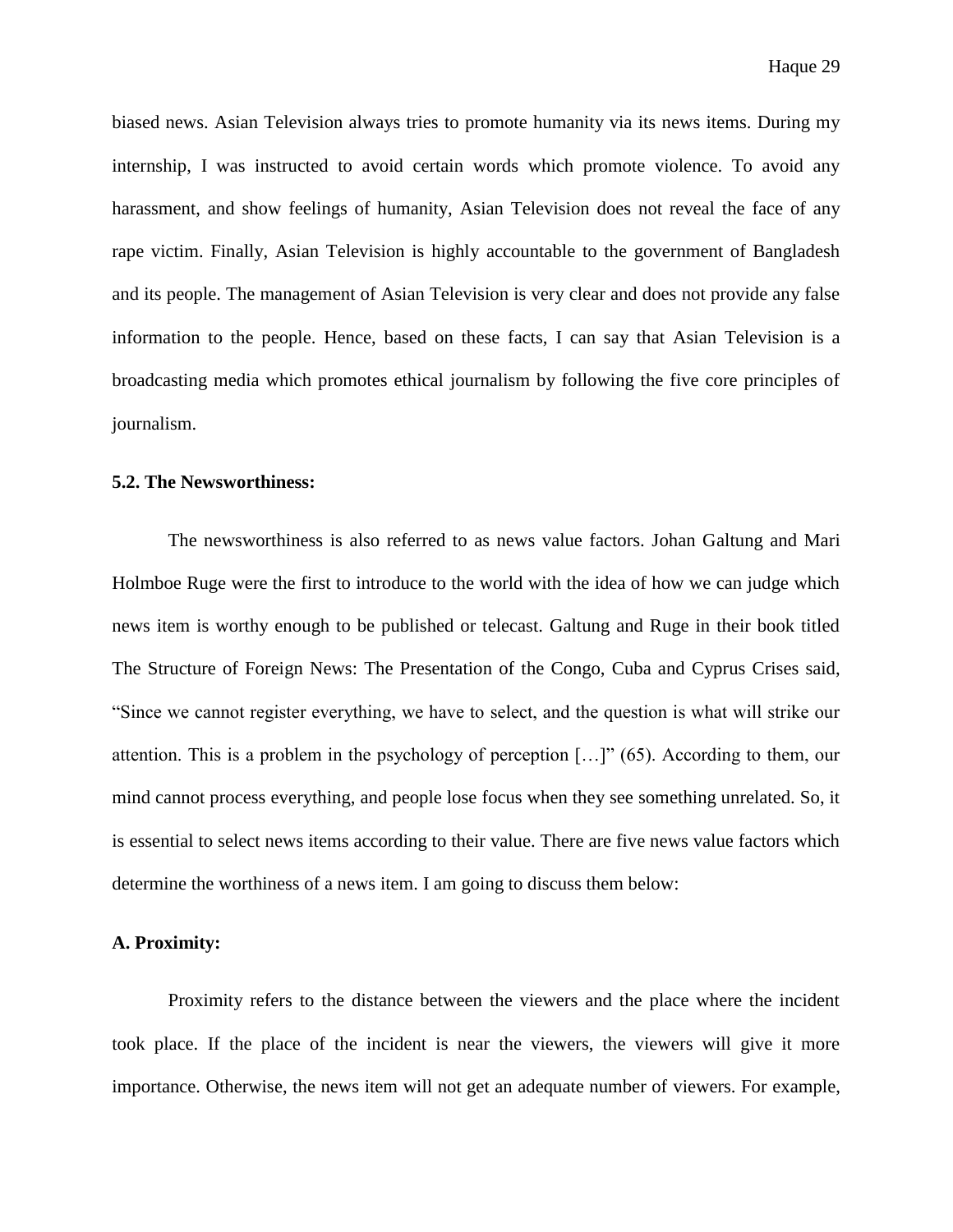if a bomb blasts in Tehran, then the news item will have less impact on Bangladeshi viewers. On the other hand, if a bomb blasts in the Indian subcontinent, then it will have an impact on the economy and policy of Bangladesh. By this I mean, if a bomb blasts in India, our government will impose a temporary ban on travelling to India. This will affect the trade relationship between India and Bangladesh. Thus, our country will lose a big amount of money. So, the viewers will give more importance to the bomb blast in Pakistan as Pakistan is closer to Bangladesh than Tehran. During my internship, I gave more importance to the incidents that happened in nearby countries.

#### **B. Prominence:**

When a news story is about or includes prominent persons like president, prime minister etc. the news gets extra attention from the viewers because people always like to hear about the famous people. While writing a PKG (Package) news item, I was instructed to focus on the interviews of the important figures. It also sets the priority in case of ordering the news items in the rundown for news bulletins. So, according to this, if the Prime Minister of India, Narendra Modi, and a common man of Calcutta die in two different accidents, then the news covering the death of Modi will have higher news value than the other news item.

## **C. Timeliness:**

In every news organization, time is money. The more quickly a news organization telecasts news stories, the more viewers it will get. If a news channel airs a news item after a minimum of fifteen minutes from the actual time after which the incident took place, then the channel will get enough attention. The audience will no longer rely on the news channels which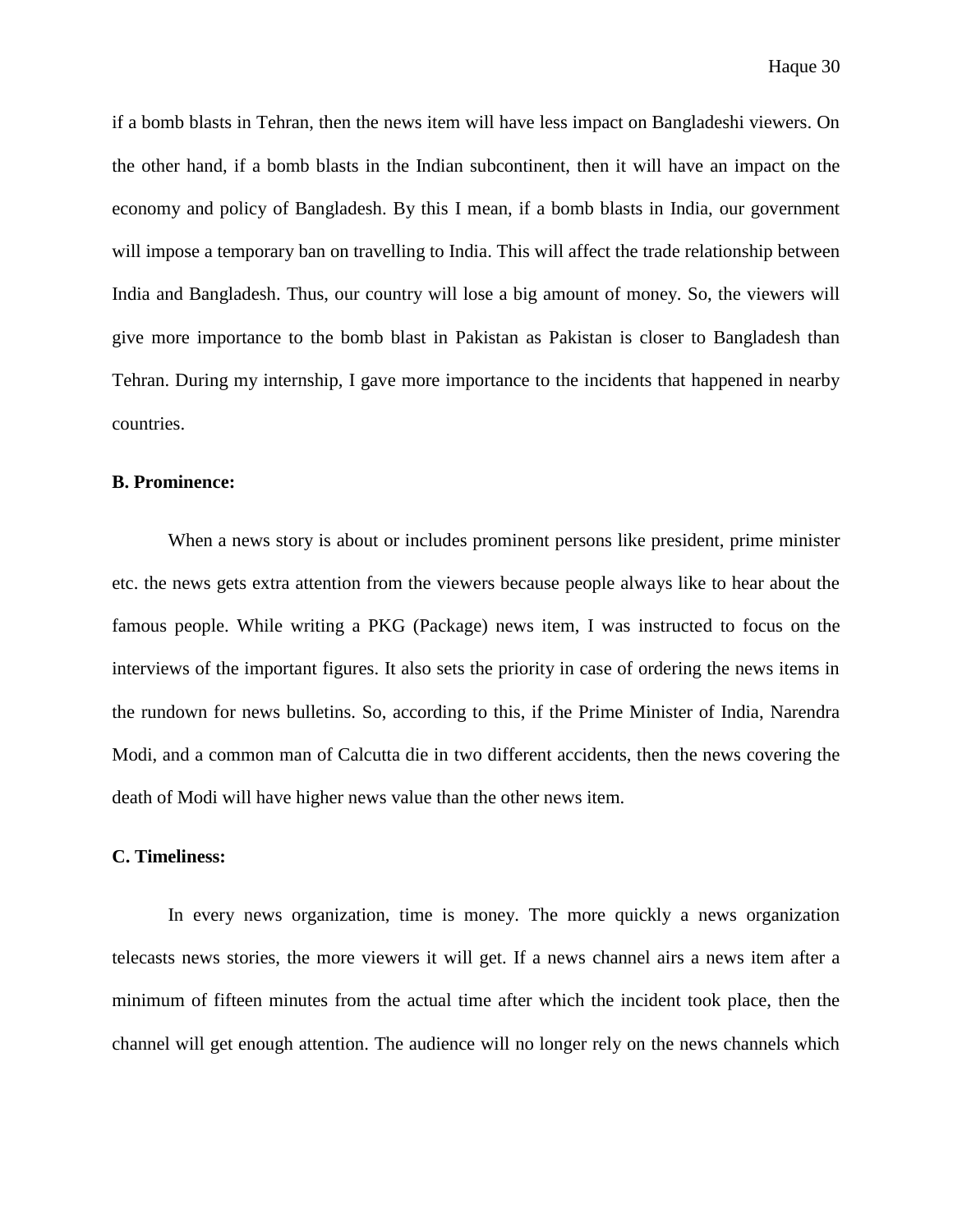telecast news stories late. So, during my internship, I had to speed up my writing process to meet the time limit.

#### **D. Consequence:**

Consequence is the impact/result of the news item on the masses. Every news item is a quite waste for the viewers if it has no impact on their lives or surroundings. So, while writing news scripts, I had to choose news stories that had an impact on the viewers" lives, hence they were news stories the viewers could relate to.

## **E. Oddity:**

Oddity refers to unusual or unexpected news happening in the country and abroad. For example, when National Aeronautics and Space Administration (NASA) found water on Mars, it was an unusual news. It was worthy enough news to get viewers" attention. During my internship, NASA found seven new earth-like planets which was unusual, but big news. It was so important that Asian Television telecast the news as soon as possible.

#### **5.3. Globalization and Mediascapes:**

News publishing and broadcasting via print media and television media are the revolutionary inventions of globalization which connected the whole world. Due to massive globalization, every country has impact on each other in terms of politics, social affairs, culture, religion, economy etc. The emergence of the media is one of the elements which maintain the global cultural flow. A famous Indian anthropologist and social theorist, Arjun Appadurai divided the global cultural flow into five crucial parts based on ethnicity, technology, ideology, finance and media. Here the media is our main focus. Appadurai named this media related part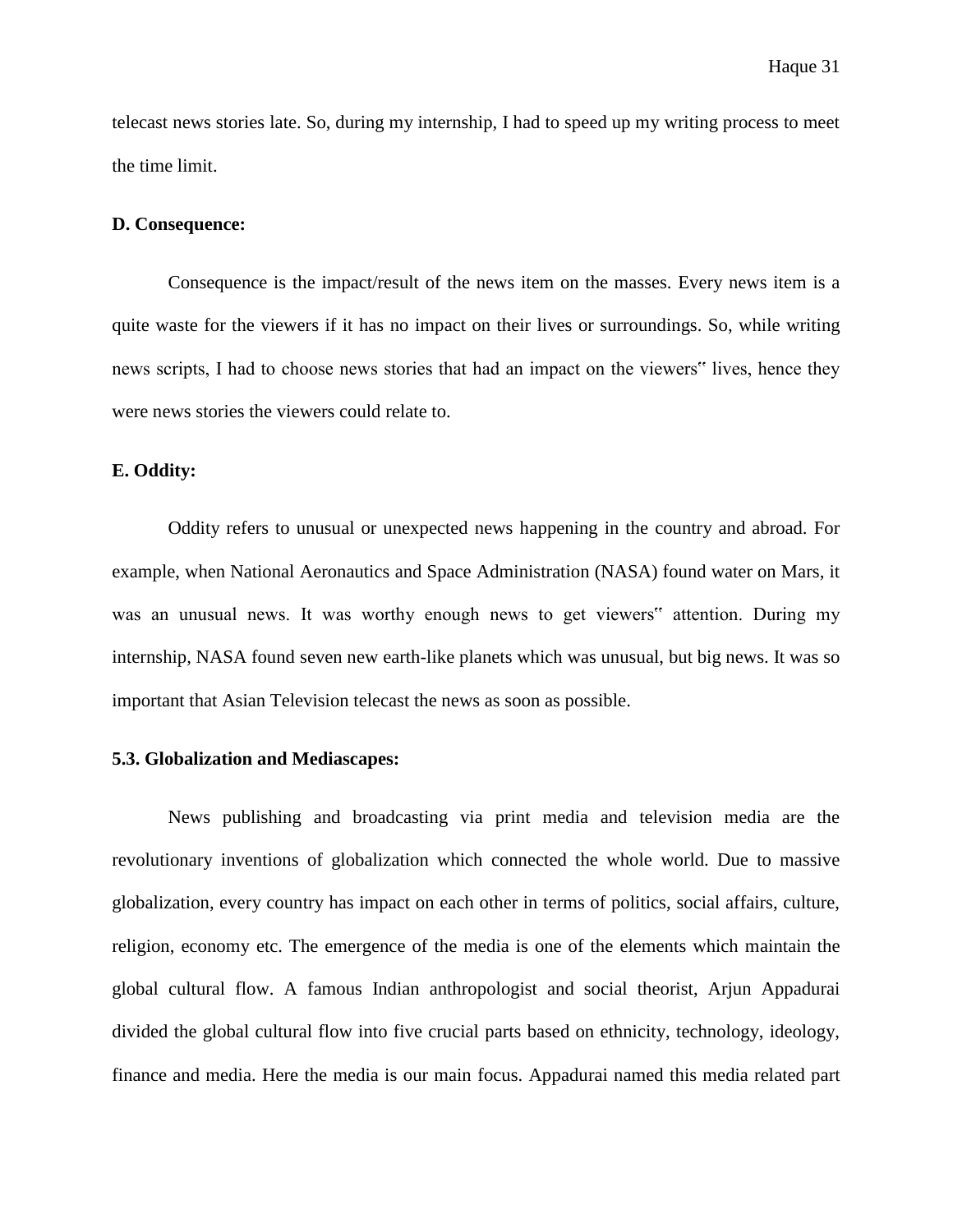"Mediascapes". So, Appadurai in his book titled Disjuncture and Difference in the Global Cultural Economy said, "Mediascapesa", whether produced by private or state interests, tend to be image-centered, narrative-based accounts of strips of reality, and what they offer to those who experience and transform them in a series of elements (such as characters, plot and textual forms) out of which scripts can be formed of imagined lives, their own as well as those of others living in other places" (299). According to him, the influence of media on society is creating an imaginary world which does not have any racial barriers. Through this imaginary state of mind, a person from Bangladesh is connected to the culture of Ireland and other countries. The images shown through print and television medias provide enough information to formulate what type of culture the other person is experiencing. The same thing happens when people watch interntational news through Asian Television. The images, footages, sounds, and texts provide enough data to the normal minds to imagine how the livelihood of America is, even without leaving Bangladesh. A poor person who does not have the ability to go abroad can imagine how life is abroad. Media has the ultimate power to bring the world in people"s hands. Similarly when sceneries of war affected countries like Syria, Afghanistan are shown in media, people can relate to the pain of the war victims by living in the imaginary world through mediascapes.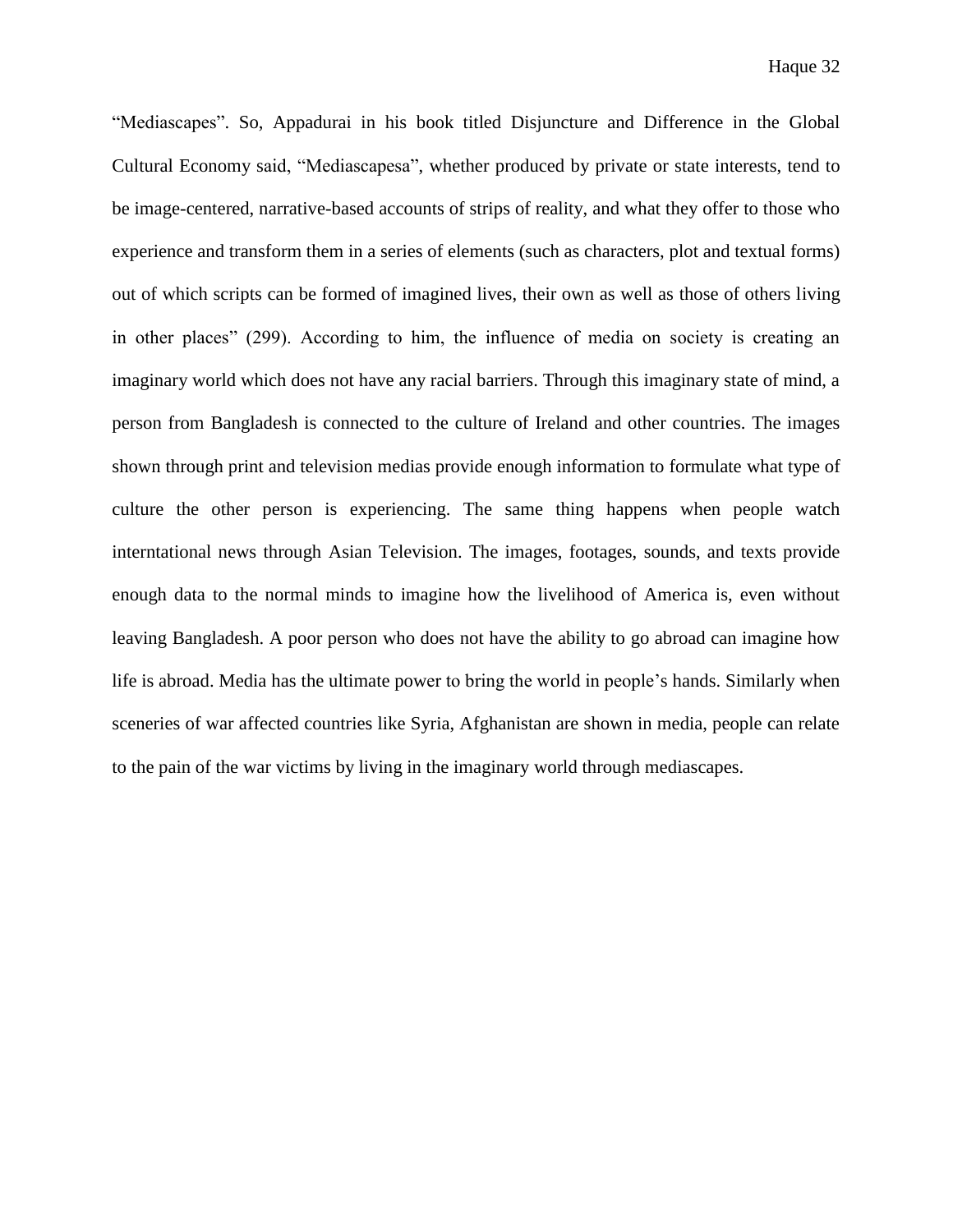#### **Chapter Six: Recommendation**

The first experience of working somewhere has its own specialty and doing internship at Asian Television was a memorable experience for me also. I have gained lots of knowledge about media during the three months of my internship. Media people has their own way of working and it was very interesting to learn the ways they work in the media sector. As I did not have any previous knowledge about how the audiovisual media works and the terms related to this field, it was quite difficult for me to understand. One thing which is very important to know that the members of the news channels are always busy with their work, so it is quite difficult for them to give time to the interns only to teach them the commonly used terms. So, I would like to suggest the future interns who choose the audiovisual media to do their internships to study the common terms used in this field before starting their internships. Otherwise, the intern will face problems during their internships as I faced, and eventually they will waste the first one or two weeks learning the meanings of the terms.

It will also be more effective if the Department of English and Humanities (ENH) of BRAC University offer new courses on on-air/audiovisual media. It is known to all that BRAC University does not have a separate Journalism Department. That is why the journalism courses are taught under the Media and Cultural Studies stream in the ENH Department. It is a matter of sorrow that we the students of this stream only gained knowledge about the print media and took ENG 404: Copywriting where there was just one chapter titled Audiovisual Promotions. The world of on-air/audiovisual media was new for me when I chose to do my internship at Asian Television. So, I would like to suggest the authority of BRAC University and the ENH Department to add courses exclusively about on-air/audiovisual media so that the students can learn about the fascinating world of on-air/audiovisual media.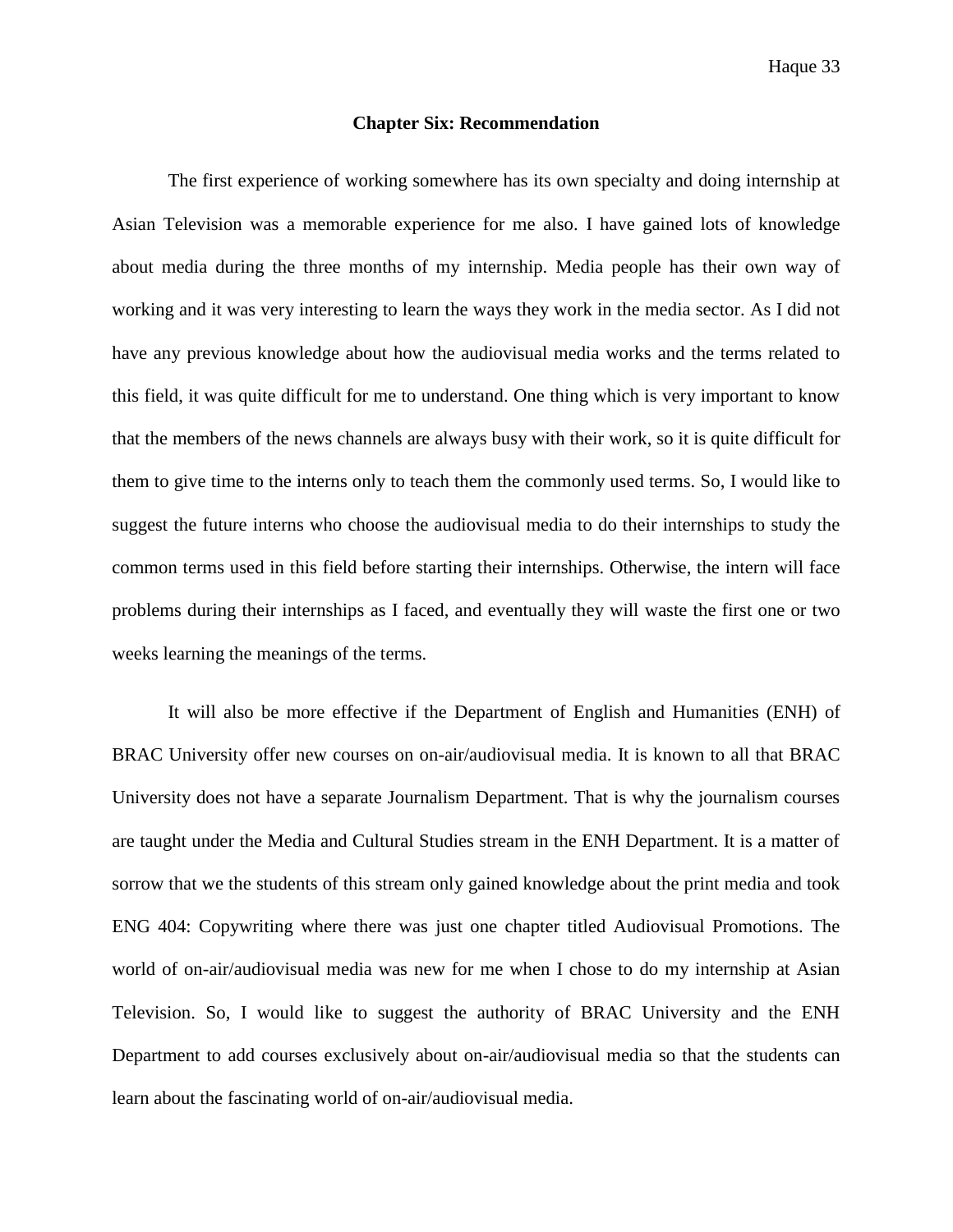#### **Chapter Seven: Conclusion**

Media is a big world where something new happens every day. The media journalists are the bravest of them all who tell stories about the past, present, and future generations with facts, information, and proof. I was one of the luckiest persons to get an inside view of the media world. The three-month long experience now seems like a short time, and I wish I had more time at Asian Television. The world of media never failed to surprise me. I learned many things during my internship period which I have included in this paper. It was an enjoyable journey which I will never forget as it gave me first-hand experience regarding the actual workplace situation. I am thankful that I got the chance to do an internship. Otherwise, I would never have known how a media station works and how a team of over hundreds of people work in harmony like the bees in a beehive. In this short span of time, I tried to explore the world of news and journalism. I know that I still have a long way to go before I can become a full-fledged television journalist, but I am optimistic enough to carry the enthusiasm. To sum up, I would like to say that I found the "Me" in "Media". When I was taking the media related courses under the Media and Cultural Studies concentration, I not only felt the touch of media, but also felt the existence of media within myself. There is a saying in the world of media that a person who cannot feel the depth of the news cannot write news. Within the books, I found the instructions and guidelines, but I got the real experience of the media world when I was in the four-walls of the Asian Television office. In this report, I may have tried to compile all my knowledge and experiences, but still, some experiences which I gained cannot be explained with words. I gained the knowledge about office manners, passion and teamwork. I hope the knowledge from the courses I have taken under the Media and Cultural Studies concentration and the experience I gained at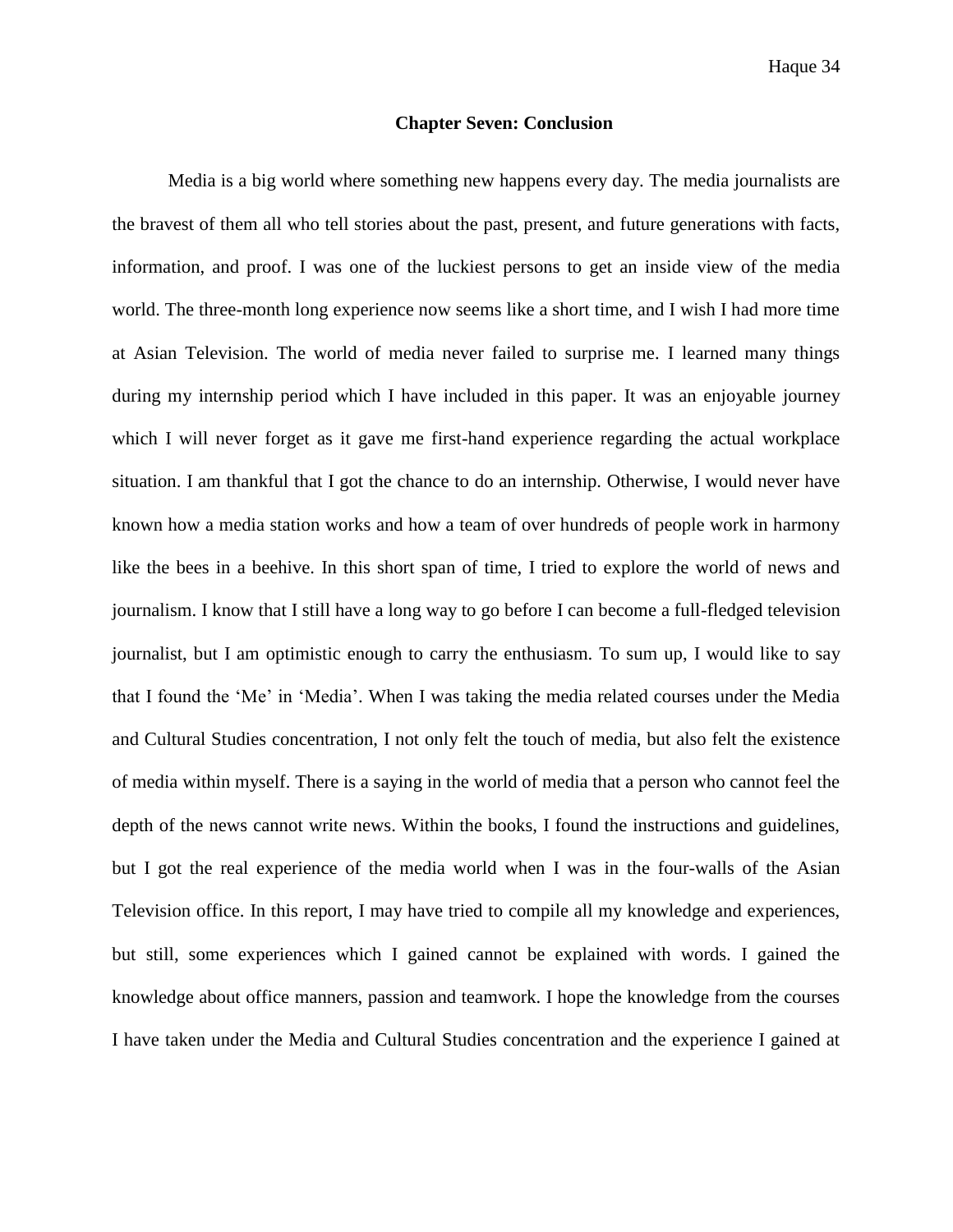the Asian Television will help me choose my career. Hence, I am honored to be a part of this undergraduate program designed by the ENH Department of BRAC University.